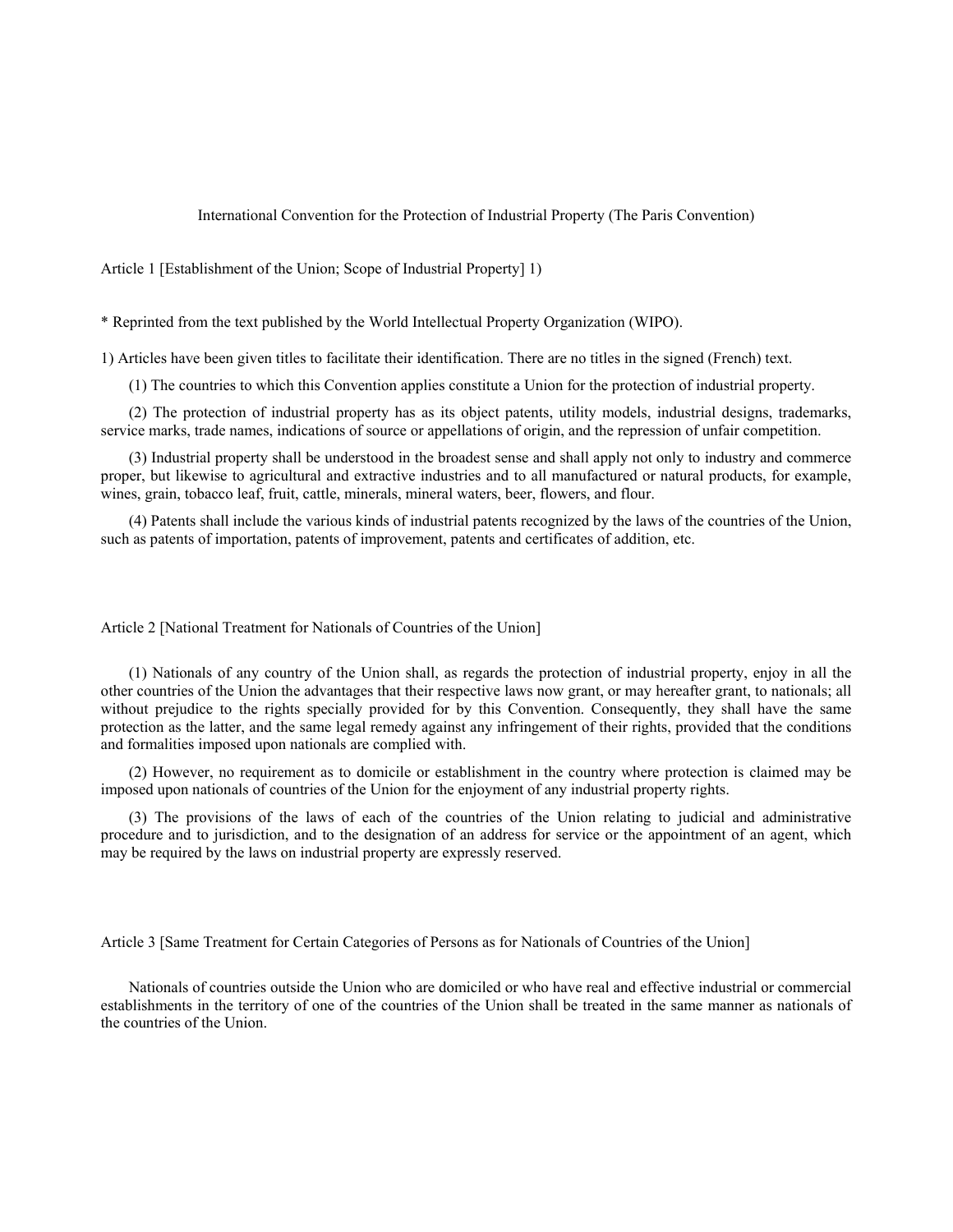Article 4 [A to 1. Patents, Utility Models, Industrial Designs, Marks, Inventors' Certificates: Right of Priority. -- G. Patents: Division of the Application]

A. -- (1) Any person who has duly filed an application for a patent, or for the registration of a utility model, or of an industrial design, or of a trademark, in one of the countries of the Union, or his successor in title, shall enjoy, for the purpose of filing in the other countries, a right of priority during the periods hereinafter fixed.

(2) Any filing that is equivalent to a regular national filing under the domestic legislation of any country of the Union or under bilateral or multilateral treaties concluded between countries of the Union shall be recognized as giving rise to the right of priority.

(3) By a regular national filing is meant any filing that is ade- quate to establish the date on which the application was filed in the country concerned, whatever may be the subsequent fate of the application.

B. -- Consequently, any subsequent filing in any of the other countries of the Union before the expiration of the periods referred to above shall not be invalidated by reason of any acts accomplished in the interval, in particular, another filing, the publication or exploitation of the invention, the putting on sale of copies of the design, or the use of the mark, and such acts cannot give rise to any third-party right or any right of personal possession. Rights acquired by third parties before the date of the first application that serves as the basis for the right of priority are reserved in accordance with the domestic legislation of each country of the Union.

C. -- (1) The periods of priority referred to above shall be twelve months for patents and utility models, and six months for industrial designs and trademarks.

(2) These periods shall start from the date of filing of the first application; the day of filing shall not be included in the period.

(3) If the last day of the period is an official holiday, or a day when the Office is not open for the filing of applications in the country where protection is claimed, the period shall be extended until the first following working day.

(4) A subsequent application concerning the same subject as a previous first application within the meaning of paragraph (2), above, filed in the same country of the Union, shall be considered as the first application, of which the filing date shall be the starting point of the period of priority, if, at the time of filing the subsequent application, the said previous application has been withdrawn, abandoned, or refused, without having been laid open to public inspection and without leaving any rights outstanding, and if it has not yet served as a basis for claiming a right of priority. The previous application may not thereafter serve as a basis for claiming a right of priority.

D. -- (1) Any person desiring to take advantage of the priority of a previous filing shall be required to make a declaration indicating the date of such filing and the country in which it was made. Each country shall determine the latest date on which such declaration must be made.

(2) These particulars shall be mentioned in the publications issued by the competent authority, and in particular in the patents and the specifications relating thereto.

(3) The countries of the Union may require any person making a declaration of priority to produce a copy of the application (description, drawings, etc.) previously filed. The copy, certified as correct by the authority which received such application, shall not require any authentication, and may in any case be filed, without fee, at any time within three months of the filing of the subsequent application. They may require it to be accompanied by a certificate from the same authority showing the date of filing, and by a translation.

(4) No other formalities may be required for the declaration of priority at the time of filing the application. Each country of the Union shall determine the consequences of failure to comply with the formalities prescribed by this Article, but such consequences shall in no case go beyond the loss of the right of priority.

(5) Subsequently, further proof may be required.

Any person who avails himself of the priority of a previous application shall be required to specify the number of that application; this number shall be published as provided for by paragraph (2), above.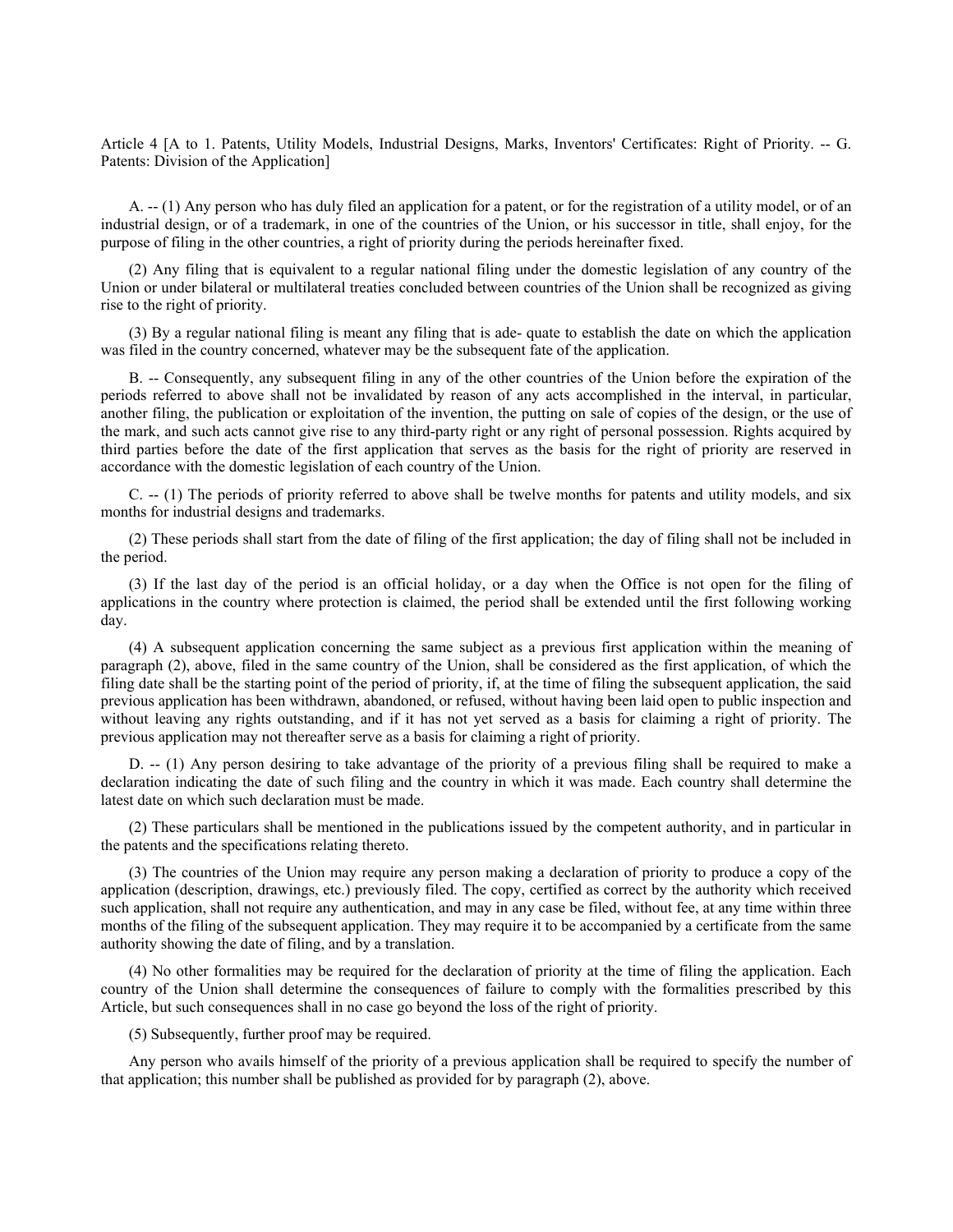E. -- (1) Where an industrial design is filed in a country by virtue of a right of priority based on the filing of a utility model, the period of priority shall be the same as that fixed for industrial designs.

(2) Furthermore, it is permissible to file a utility model in a country by virtue of a right of priority based on the filing of a patent application, and vice versa.

F.-- No country of the Union may refuse a priority or a patent application on the ground that the applicant claims multiple priorities, even if they originate in different countries, or on the ground that an application claiming one or more priorities contains one or more elements that were not included in the application or applications whose priority is claimed, provided that, in both cases, there is unity of invention within the meaning of the law of the country.

With respect to the elements not included in the application or applications whose priority is claimed, the filing of the subsequent application shall give rise to a right of priority under ordinary conditions.

G. -- (1) If the examination reveals that an application for a patent contains more than one invention, the applicant may divide the application into a certain number of divisional applications and preserve as the date of each the date of the initial application and the benefit of the right of priority, if any.

(2) The applicant may also, on his own initiative, divide a patent application and preserve as the date of each divisional application the date of the initial application and the benefit of the right of priority, if any. Each country of the Union shall have the right to determine the conditions under which such division shall be authorized.

H.-- Priority may not be refused on the ground that certain elements of the invention for which priority is claimed do not appear among the claims formulated in the application in the country of origin, provided that the application documents as a whole specifically disclose such elements.

I. -- (1) Applications for inventors' certificates filed in a country in which applicants have the right to apply at their own option either for a patent or for an inventor's certificate shall give rise to the right of priority provided for by this Article, under the same conditions and with the same effects as applications for patents.

(2) In a country in which applicants have the right to apply at their own option either for a patent or for an inventor's certificate, an applicant for an inventor's certificate shall, in accordance with the provisions of this Article relating to patent applications, enjoy a right of priority based on an application for a patent, a utility model, or an inventor's certificate.

Article 4bis [Patents: Independence of Patents Obtained for the Same Invention in Different Countries]

(1) Patents applied for in the various countries of the Union by nationals of countries of the Union shall be independent of patents obtained for the same invention in other countries, whether members of the Union or not.

(2) The foregoing provision is to be understood in an unrestricted sense, in particular, in the sense that patents applied for during the period of priority are independent, both as regards the grounds for nullity and forfeiture, and as regards their normal duration.

(3) The provision shall apply to all patents existing at the time when it comes into effect.

(4) Similarly, it shall apply, in the case of the accession of new countries, to patents in existence on either side at the time of accession.

(5) Patents obtained with the benefit of priority shall, in the various countries of the Union, have a duration equal to that which they would have, had they been applied for or granted without the benefit of priority.

Article 4ter [Patents: Mention of the Inventor in the Patent]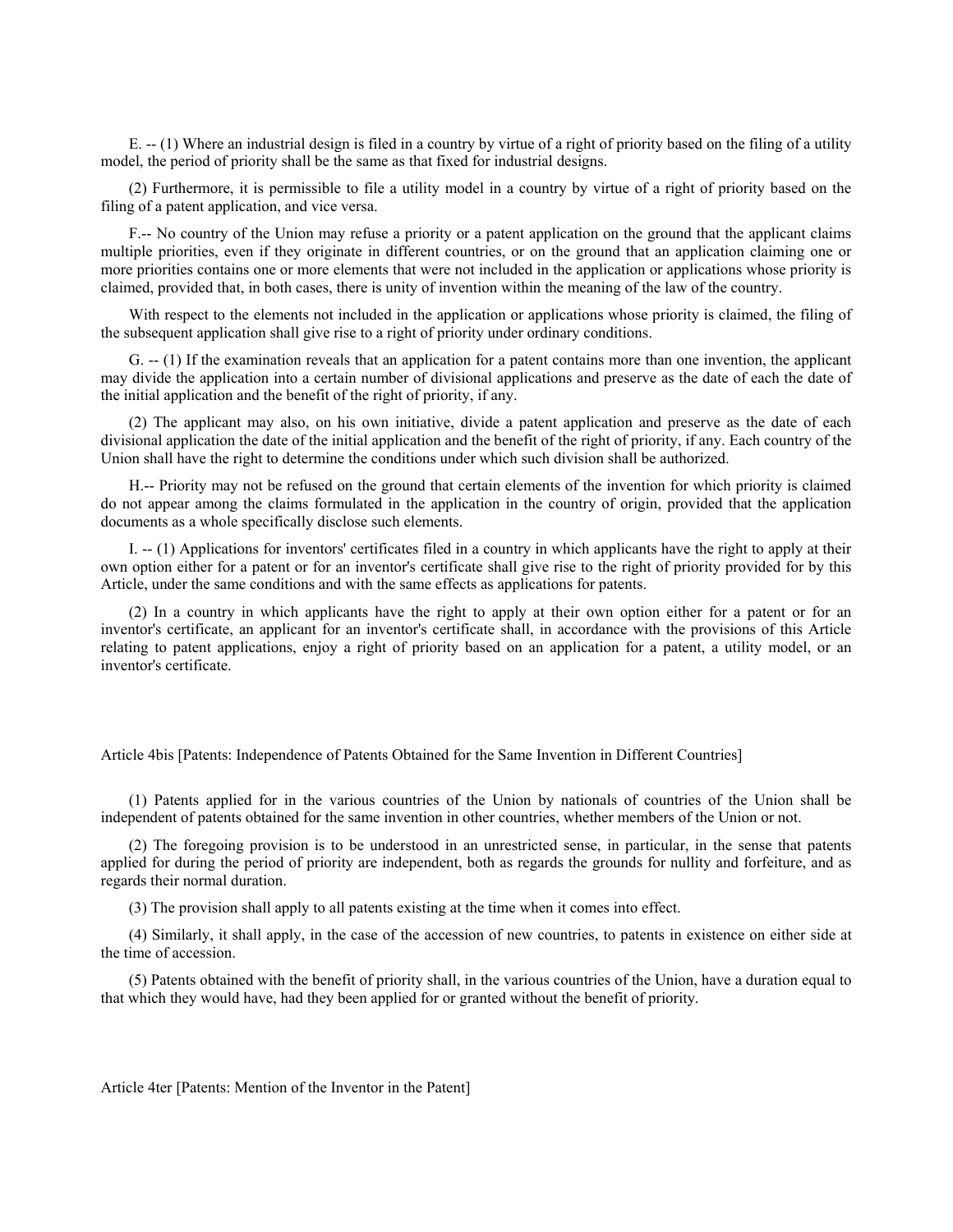The inventor shall have the right to be mentioned as such in the patent.

Article 4quater [Patents: Patentability in Case of Restrictions of Sale by Law]

The grant of a patent shall not be refused and a patent shall not be invalidated on the ground that the sale of the patented product or of a product obtained by means of a patented process is subject to restrictions or limitations resulting from the domestic law.

Article 5 [A. Patents: Importation of Articles; Failure to Work or Insufficient Working; Compulsory Licenses. -- B. Industrial Designs: Failure to Work; Importation of Articles. -- C. Marks: Failure to Use; Different Forms; Use by Coproprietors. -- D. Patents, Utility Models, Marks, Industrial Designs: Marking]

A. -- (1) Importation by the patentee into the country where the patent has been granted of articles manufactured in any of the countries of the Union shall not entail forfeiture of the patent.

(2) Each country of the Union shall have the right to take legislative measures providing for the grant of compulsory licenses to prevent the abuses which might result from the exercise of the exclusive rights conferred by the patent, for example, failure to work.

(3) Forfeiture of the patent shall not be provided for except in cases where the grant of compulsory licenses would not have been sufficient to prevent the said abuses. No proceedings for the forfeiture or revocation of a patent may be instituted before the expiration of two years from the grant of the first compulsory license.

(4) A compulsory license may not be applied for on the ground of failure to work or insufficient working before the expiration of a period of four years from the date of filing of the patent application or three years from the date of the grant of the patent, whichever period expires last; it shall be refused if the patentee justifies his inaction by legitimate reasons. Such a compulsory license shall be non-exclusive and shall not be transferable, even in the form of the grant of a sub-license, except with that part of the enterprise or goodwill which exploits such license.

(5) The foregoing provisions shall be applicable, mutatis mutandis, to utility models.

B. -- The protection of industrial designs shall not, under any circumstance, be subject to any forfeiture, either by reason of failure to work or by reason of the importation of articles corresponding to those which are protected.

C. -- (1) If, in any country, use of the registered mark is compulsory, the registration may be cancelled only after a reasonable period, and then only if the person concerned does not justify his inaction.

(2) Use of a trademark by the proprietor in a form differing in elements which do not alter the distinctive character of the mark in the form in which it was registered in one of the countries of the Union shall not entail invalidation of the registration and shall not diminish the protection granted to the mark.

(3) Concurrent use of the same mark on identical or similar goods by industrial or commercial establishments considered as co- proprietors of the mark according to the provisions of the domestic law of the country where protection is claimed shall not prevent registration or diminish in any way the protection granted to the said mark in any country of the Union, provided that such use does not result in misleading the public and is not contrary to the public interest.

D. -- No indication or mention of the patent, of the utility model, of the registration of the trademark, or of the deposit of the industrial design, shall be required upon the goods as a condition of recognition of the right to protection.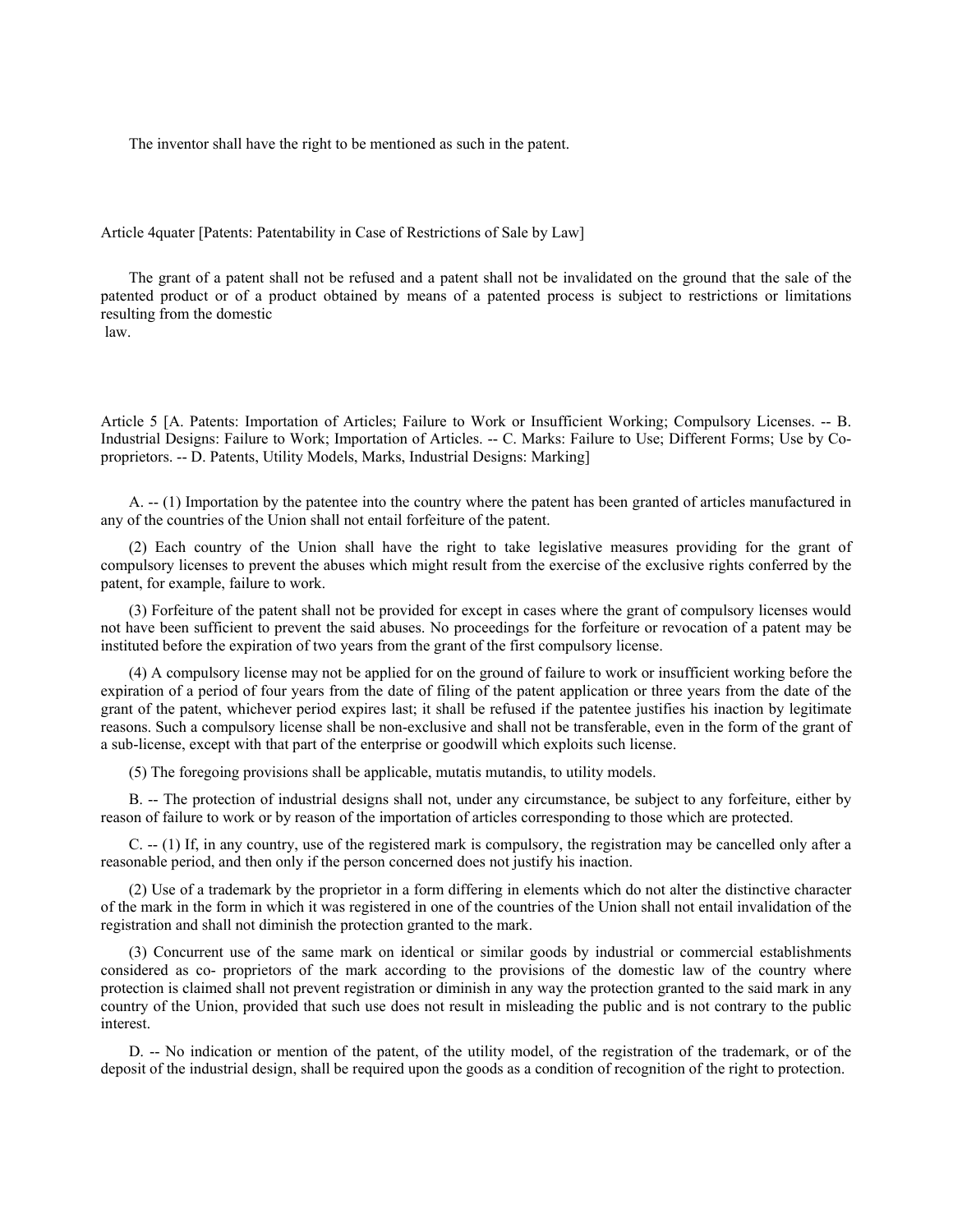Article 5bis [All Industrial Property Rights: Period of Grace for the Payment of Fees for the Maintenance of Rights; Patents: Restoration]

(1) A period of grace of not less than six months shall be allowed for the payment of the fees prescribed for the maintenance of industrial property rights, subject, if the domestic legislation so provides, to the payment of a surcharge.

(2) The countries of the Union shall have the right to provide for the restoration of patents which have lapsed by reason of non-payment of fees.

Article 5ter [Patents: Patented Devices Forming Part of Vessels, Aircraft, or Land Vehicles]

In any country of the Union the following shall not be considered as infringements of the rights of a patentee:

1. the use on board vessels of other countries of the Union of devices forming the subject of his patent in the body of the vessel, in the machinery, tackle, gear and other accessories, when such vessels temporarily or accidentally enter the waters of the said country, provided that such devices are used there exclusively for the needs of the vessel;

2. the use of devices forming the subject of the patent in the construction or operation of aircraft or land vehicles of other countries of the Union, or of accessories of such aircraft or land vehicles, when those aircraft or land vehicles temporarily or accidentally enter the said country.

Article 5quater [Patents: Importation of Products Manufactured by a Process Patented in the Importing Country]

When a product is imported into a country of the Union where there exists a patent protecting a process of manufacture of the said product, the patentee shall have all the rights, with regard to the imported product, that are accorded to him by the legislation of the country of importation, on the basis of the process patent, with respect to products manufactured in that country.

Article 5quinquies [Industrial Designs]

Industrial designs shall be protected in all the countries of the Union.

Article 6 [Marks: Conditions of Registration; Independence of Protection of Same Mark in Different Countries]

(1) The conditions for the filing and registration of trademarks shall be determined in each country of the Union by its domestic legislation.

(2) However, an application for the registration of a mark filed by a national of a country of the Union in any country of the Union may not be refused, nor may a registration be invalidated, on the ground that filing, registration, or renewal, has not been effected in the country of origin.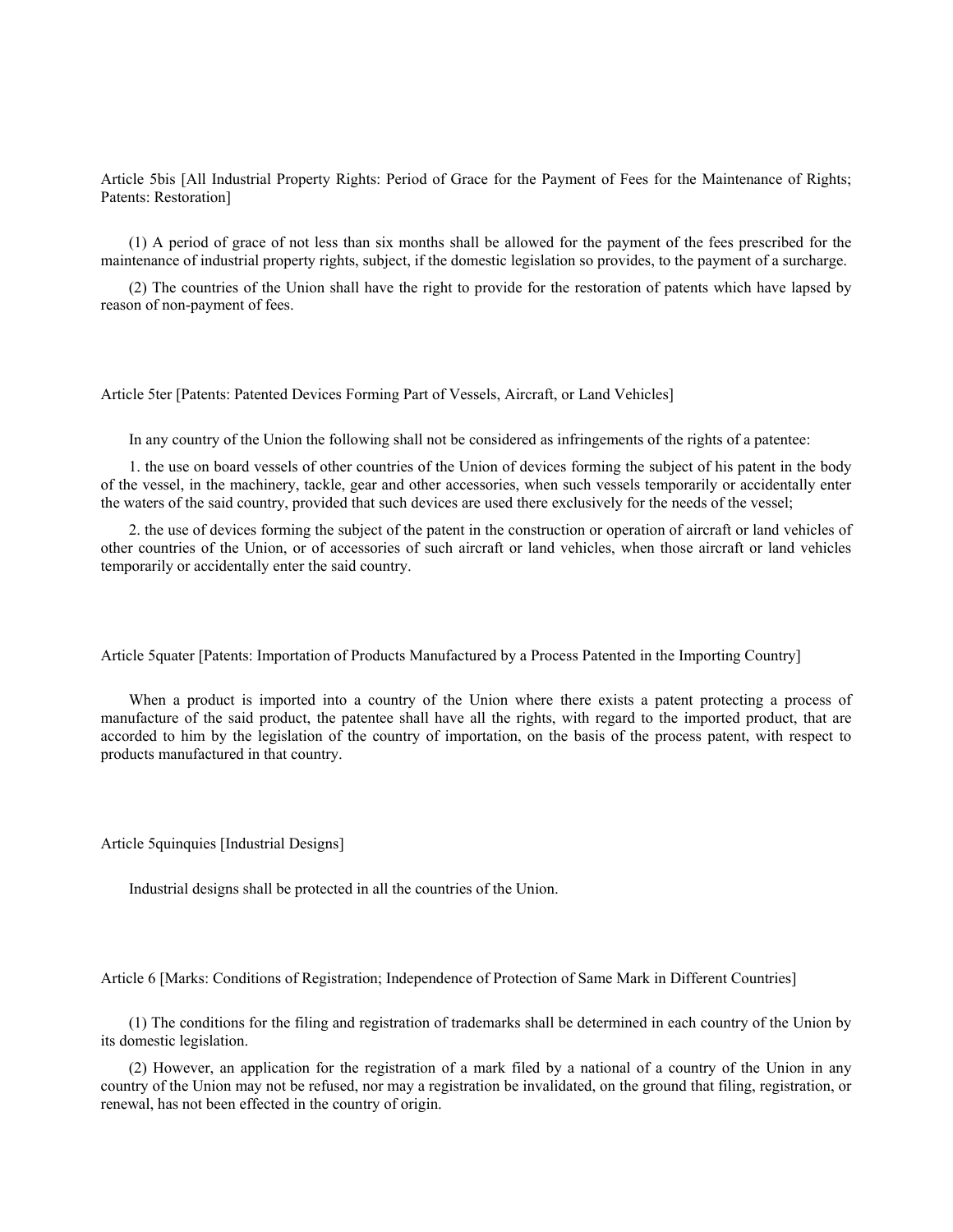(3) A mark duly registered in a country of the Union shall be regarded as independent of marks registered in the other countries of the Union, including the country of origin.

#### Article 6bis [Marks: Well-Known Marks]

(1) The countries of the Union undertake, ex officio if their legislation so permits, or at the request of an interested party, to refuse or to cancel the registration, and to prohibit the use of a trademark which constitutes a reproduction, an imitation, or a translation, liable to create confusion, of a mark considered by the competent authority of the country of registration or use to be well known in that country as being already the mark of a person entitled to the benefits of this Convention and used for identical or similar goods. These provisions shall also apply when the essential part of the mark constitutes a reproduction of any such well-known mark or an imitation liable to create confusion therewith.

(2) A period of at least five years from the date of registration shall be allowed for requesting the cancellation of such a mark. The countries of the Union may provide for a period within which the prohibition of use must be requested.

(3) No time limit shall be fixed for requesting the cancellation or the prohibition of the use of marks registered or used in bad faith.

Article 6ter [Marks: Prohibitions concerning State Emblems, Official Hallmarks, and Emblems of Intergovernmental Organizations]

 $(1)(a)$  The countries of the Union agree to refuse or to invalidate the registration, and to prohibit by appropriate measures the use, without authorization by the competent authorities, either as trademarks or as elements of trademarks, of armorial bearings, flags, and other State emblems, of the countries of the Union, official signs and hallmarks indicating control and warranty adopted by them, and any imitation from a heraldic point of view.

*(b)* The provisions of subparagraph *(a)*, above, shall apply equally to armorial bearings, flags, other emblems, abbreviations, and names, of international intergovernmental organizations of which one or more countries of the Union are members, with the exception of armorial bearings, flags, other emblems, abbreviations, and names, that are already the subject of international agreements in force, intended to ensure their protection.

*(c)* No country of the Union shall be required to apply the provisions of subparagraph *(b)*, above, to the prejudice of the owners of rights acquired in good faith before the entry into force, in that country, of this Convention. The countries of the Union shall not be required to apply the said provisions when the use or registration referred to in subparagraph *(a)*, above, is not of such a nature as to suggest to the public that a connection exists between the organization concerned and the armorial bearings, flags, emblems, abbreviations, and names, or if such use or registration is probably not of such a nature as to mislead the public as to the existence of a connection between the user and the organization.

(2) Prohibition of the use of official signs and hallmarks indicating control and warranty shall apply solely in cases where the marks in which they are incorporated are intended to be used on goods of the same or a similar kind.

(3) *(a)* For the application of these provisions, the countries of the Union agree to communicate reciprocally, through the intermediary of the International Bureau, the list of State emblems, and official signs and hallmarks indicating control and warranty, which they desire, or may hereafter desire, to place wholly or within certain limits under the protection of this Article, and all subsequent modifications of such list. Each country of the Union shall in due course make available to the public the lists so communicated.

Nevertheless such communication is not obligatory in respect of flags of States.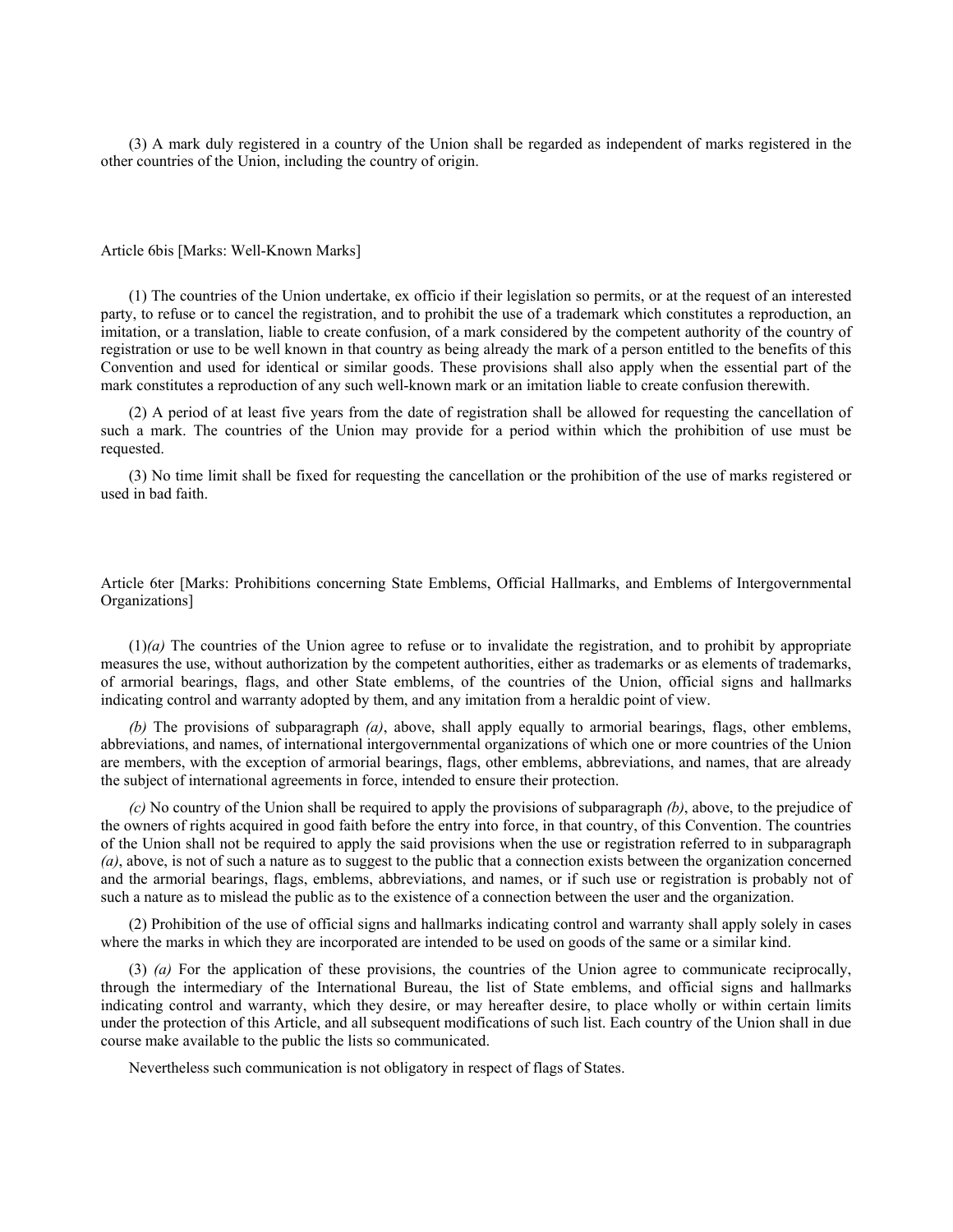*(b)* The provisions of subparagraph *(b)* of paragraph (1) of this Article shall apply only to such armorial bearings, flags, other emblems, abbreviations, and names, of international intergovernmental organizations as the latter have communicated to the countries of the Union through the intermediary of the International Bureau.

(4) Any country of the Union may, within a period of twelve months from the receipt of the notification, transmit its objections, if any, through the intermediary of the International Bureau, to the country or international intergovernmental organization concerned.

(5) In the case of State flags, the measures prescribed by paragraph (1), above, shall apply solely to marks registered after November 6, 1925.

(6) In the case of State emblems other than flags, and of official signs and hallmarks of the countries of the Union, and in the case of armorial bearings, flags, other emblems, abbreviations, and names, of international intergovernmental organizations, these provisions shall apply only to marks registered more than two months after receipt of the communication provided for in paragraph (3), above.

(7) In cases of bad faith, the countries shall have the right to cancel even those marks incorporating State emblems, signs, and hallmarks, which were registered before November 6, 1925.

(8) Nationals of any country who are authorized to make use of the State emblems, signs, and hallmarks, of their country may use them even if they are similar to those of another country.

(9) The countries of the Union undertake to prohibit the unauthorized use in trade of the State armorial bearings of the other countries of the Union, when the use is of such a nature as to be misleading as to the origin of the goods.

(10) The above provisions shall not prevent the countries from exercising the right given in paragraph (3) of Article 6quinquies, Section B, to refuse or to invalidate the registration of marks incorporating, without authorization, armorial bearings, flags, other State emblems, or official signs and hallmarks adopted by a country of the Union, as well as the distinctive signs of international intergovernmental organizations referred to in paragraph (1), above.

Article 6quater [Marks: Assignment of Marks]

(1) When, in accordance with the law of a country of the Union, the assignment of a mark is valid only if it takes place at the same time as the transfer of the business or goodwill to which the mark belongs, it shall suffice for the recognition of such validity that the portion of the business or goodwill located in that country be transferred to the assignee, together with the exclusive right to manufacture in the said country, or to sell therein, the goods bearing the mark assigned.

(2) The foregoing provision does not impose upon the countries of the Union any obligation to regard as valid the assignment of any mark the use of which by the assignee would, in fact, be of such a nature as to mislead the public, particularly as regards the origin, nature, or essential qualities, of the goods to which the mark is applied.

Article 6quinquies [Marks: Protection of Marks Registered in One Country of the Union in the Other Countries of the Union]

A. -- (1) Every trademark duly registered in the country of origin shall be accepted for filing and protected as is in the other countries of the Union, subject to the reservations indicated in this Article. Such countries may, before proceeding to final registration, require the production of a certificate of registration in the country of origin, issued by the competent authority. No authentication shall be required for this certificate.

(2) Shall be considered the country of origin the country of the Union where the applicant has a real and effective industrial or commercial establishment, or, if he has no such establishment within the Union, the country of the Union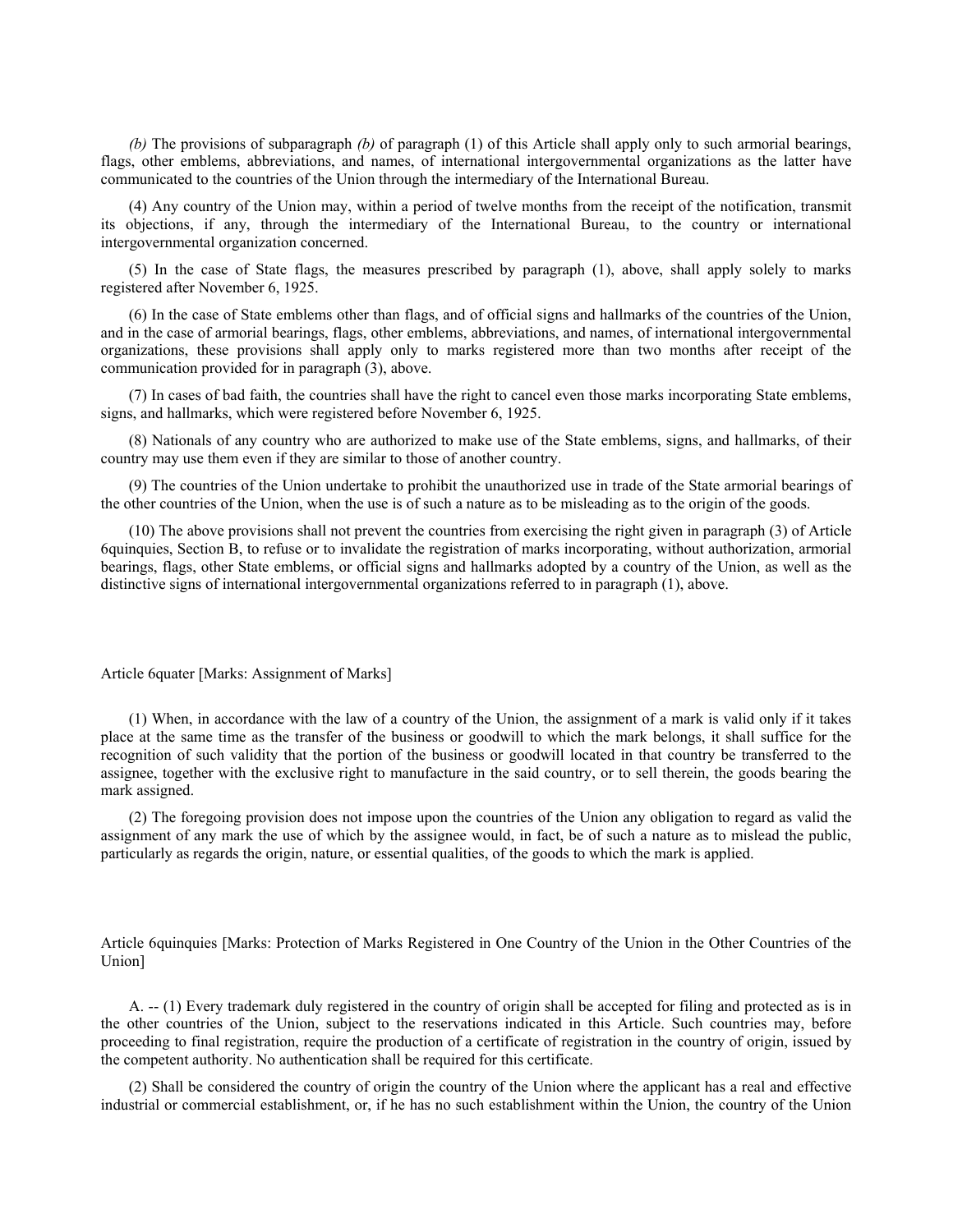where he has his domicile, or, if he has no domicile within the Union but is a national of a country of the Union, the country of which he is a national.

B. -- Trademarks covered by this Article may be neither denied registration nor invalidated except in the following cases:

1. when they are of such a nature as to infringe rights acquired by third parties in the country where protection is claimed;

2. when they are devoid of any distinctive character, or consist exclusively of signs or indications which may serve, in trade, to designate the kind, quality, quantity, intended purpose, value, place of origin, of the goods, or the time of production, or have become customary in the current language or in the bona fide and established practices of the trade of the country where protection is claimed;

3. when they are contrary to morality or public order and, in particular, of such a nature as to deceive the public. It is understood that a mark may not be considered contrary to public order for the sole reason that it does not conform to a provision of the legislation on marks, except if such provision itself relates to public order.

This provision is subject, however, to the application of Article 10bis.

C.-- (1) In determining whether a mark is eligible for protection, all the factual circumstances must be taken into considera- tion, particularly the length of time the mark has been in use.

(2) No trademark shall be refused in the other countries of the Union for the sole reason that it differs from the mark protected in the country of origin only in respect of elements that do not alter its distinctive character and do not affect its identity in the form in which it has been registered in the said country of origin.

D. -- No person may benefit from the provisions of this Article if the mark for which he claims protection is not registered in the country of origin.

E. -- However, in no case shall the renewal of the registration of the mark in the country of origin involve an obligation to renew the registration in the other countries of the Union in which the mark has been registered.

F. -- The benefit of priority shall remain unaffected for applications for the registration of marks filed within the period fixed by Article 4, even if registration in the country of origin is effected after the expiration of such period.

## Article 6sexies [Marks: Service Marks]

The countries of the Union undertake to protect service marks. They shall not be required to provide for the registration of such marks.

Article 6septies [Marks: Registration in the Name of the Agent or Representative of the Proprietor Without the Latter's Authorization]

(1) If the agent or representative of the person who is the proprietor of a mark in one of the countries of the Union applies, without such proprietor's authorization, for the registration of the mark in his own name, in one or more countries of the Union, the proprietor shall be entitled to oppose the registration applied for or demand its cancellation or, if the law of the country so allows, the assignment in his favor of the said registration, unless such agent or representative justifies his action.

(2) The proprietor of the mark shall, subject to the provisions of paragraph (1), above, be entitled to oppose the use of his mark by his agent or representative if he has not authorized such use.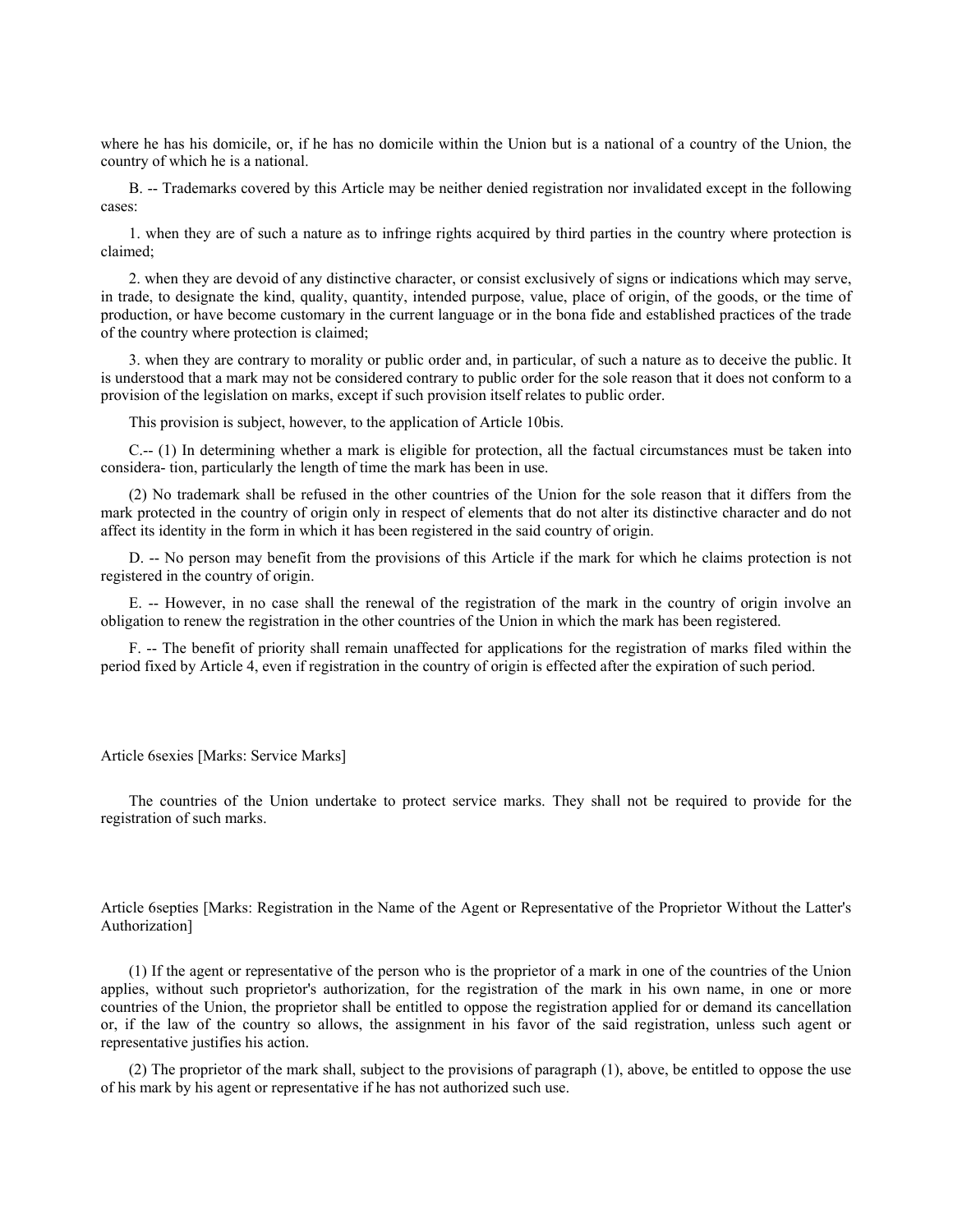(3) Domestic legislation may provide an equitable time limit within which the proprietor of a mark must exercise the rights provided for in this Article.

Article 7 [Marks: Nature of the Goods to which the Mark is Applied]

The nature of the goods to which a trademark is to be applied shall in no case form an obstacle to the registration of the mark.

Article 7bis [Marks: Collective Marks]

(1) The countries of the Union undertake to accept for filing and to protect collective marks belonging to associations the existence of which is not contrary to the law of the country of origin, even if such associations do not possess an industrial or commercial establishment.

(2) Each country shall be the judge of the particular conditions under which a collective mark shall be protected and may refuse protection if the mark is contrary to the public interest.

(3) Nevertheless, the protection of these marks shall not be refused to any association the existence of which is not contrary to the law of the country of origin, on the ground that such association is not established in the country where protection is sought or is not constituted according to the law of the latter country.

Article 8 [Trade Names]

A trade name shall be protected in all the countries of the Union without the obligation of filing or registration, whether or not it forms part of a trademark.

Article 9 [Marks, Trade Names: Seizure, on Importation, etc., of Goods Unlawfully Bearing a Mark or Trade Name]

(1) All goods unlawfully bearing a trademark or trade name shall be seized on importation into those countries of the Union where such mark or trade name is entitled to legal protection.

(2) Seizure shall likewise be effected in the country where the unlawful affixation occurred or in the country into which the goods were imported.

(3) Seizure shall take place at the request of the public prosecutor, or any other competent authority, or any interested party, whether a natural person or a legal entity, in conformity with the domestic legislation of each country.

(4) The authorities shall not be bound to effect seizure of goods in transit.

(5) If the legislation of a country does not permit seizure on importation, seizure shall be replaced by prohibition of importation or by seizure inside the country.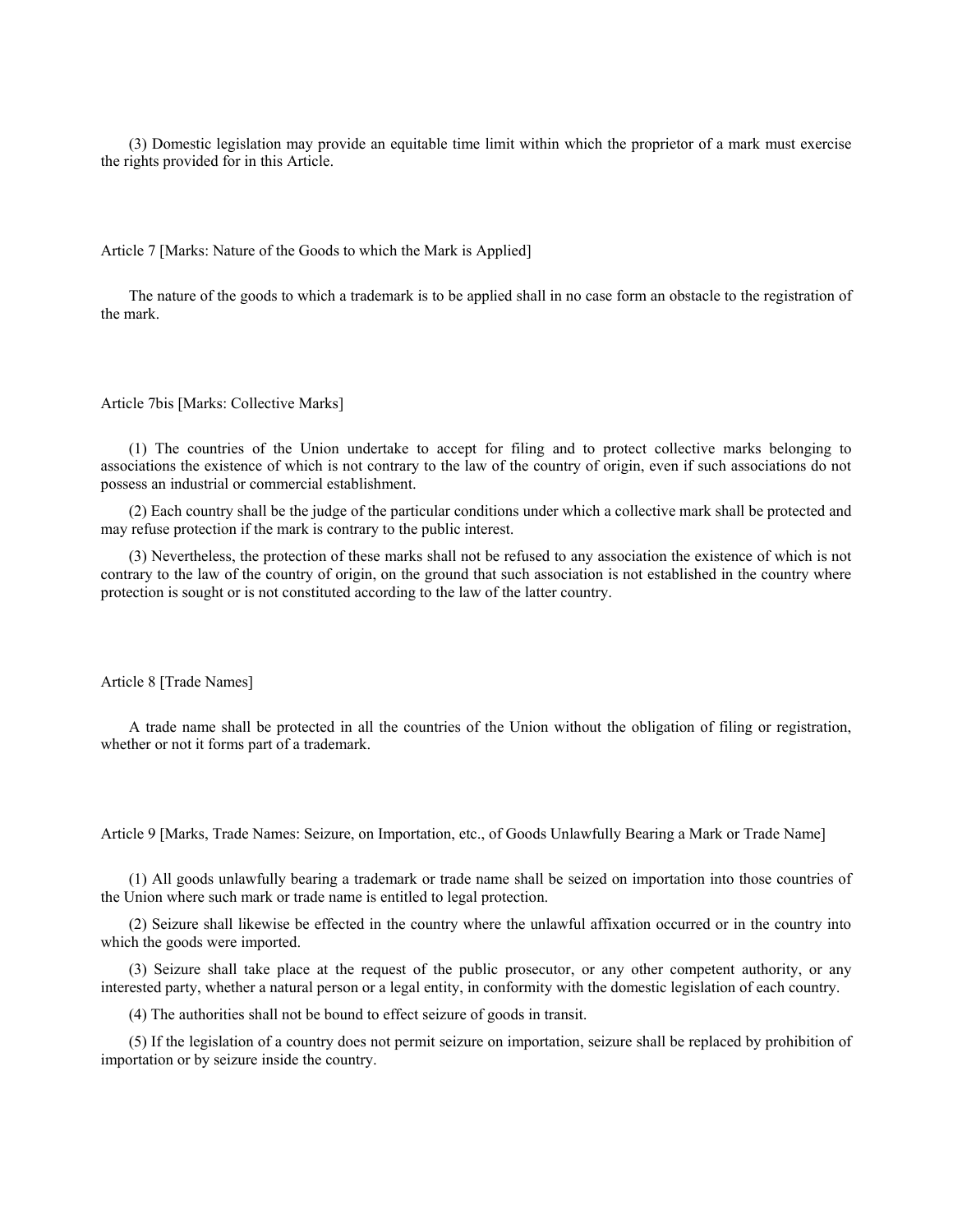(6) If the legislation of a country permits neither seizure on importation nor prohibition of importation nor seizure inside the country, then, until such time as the legislation is modified accordingly, these measures shall be replaced by the actions and remedies available in such cases to nationals under the law of such country.

Article 10 [False Indications: Seizure, on Importation, etc., of Goods Bearing False Indications as to their Source or the Identity of the Producer]

(1) The provisions of the preceding Article shall apply in cases of direct or indirect use of a false indication of the source of the goods or the identity of the producer, manufacturer, or merchant.

(2) Any producer, manufacturer, or merchant, whether a natural person or a legal entity, engaged in the production or manufacture of or trade in such goods and established either in the locality falsely indicated as the source, or in the region where such locality is situated, or in the country falsely indicated, or in the country where the false indication of source is used, shall in any case be deemed an interested party.

### Article 10bis [Unfair Competition]

(1) The countries of the Union are bound to assure to nationals of such countries effective protection against unfair competition.

(2) Any act of competition contrary to honest practices in industrial or commercial matters constitutes an act of unfair competition.

(3) The following in particular shall be prohibited:

1. all acts of such a nature as to create confusion by any means whatever with the establishment, the goods, or the industrial or commercial activities, of a competitor;

2. false allegations in the course of trade of such a nature as to discredit the establishment, the goods, or the industrial or commercial activities, of a competitor;

3. indications or allegations the use of which in the course of trade is liable to mislead the public as to the nature, the manufacturing process, the characteristics, the suitability for their purpose, or the quantity, of the goods.

Article 10ter [Marks, Trade Names, False Indications, Unfair Competition: Remedies, Right to Sue]

(1) The countries of the Union undertake to assure to nationals of the other countries of the Union appropriate legal remedies effectively to repress all the acts referred to in Articles 9, 10, and 10bis.

(2) They undertake, further, to provide measures to permit federations and associations representing interested industrialists, producers, or merchants, provided that the existence of such federations and associations is not contrary to the laws of their countries, to take action in the courts or before the administrative authorities, with a view to the repression of the acts referred to in Articles 9, 10, and 10bis, in so far as the law of the country in which protection is claimed allows such action by federations and associations of that country.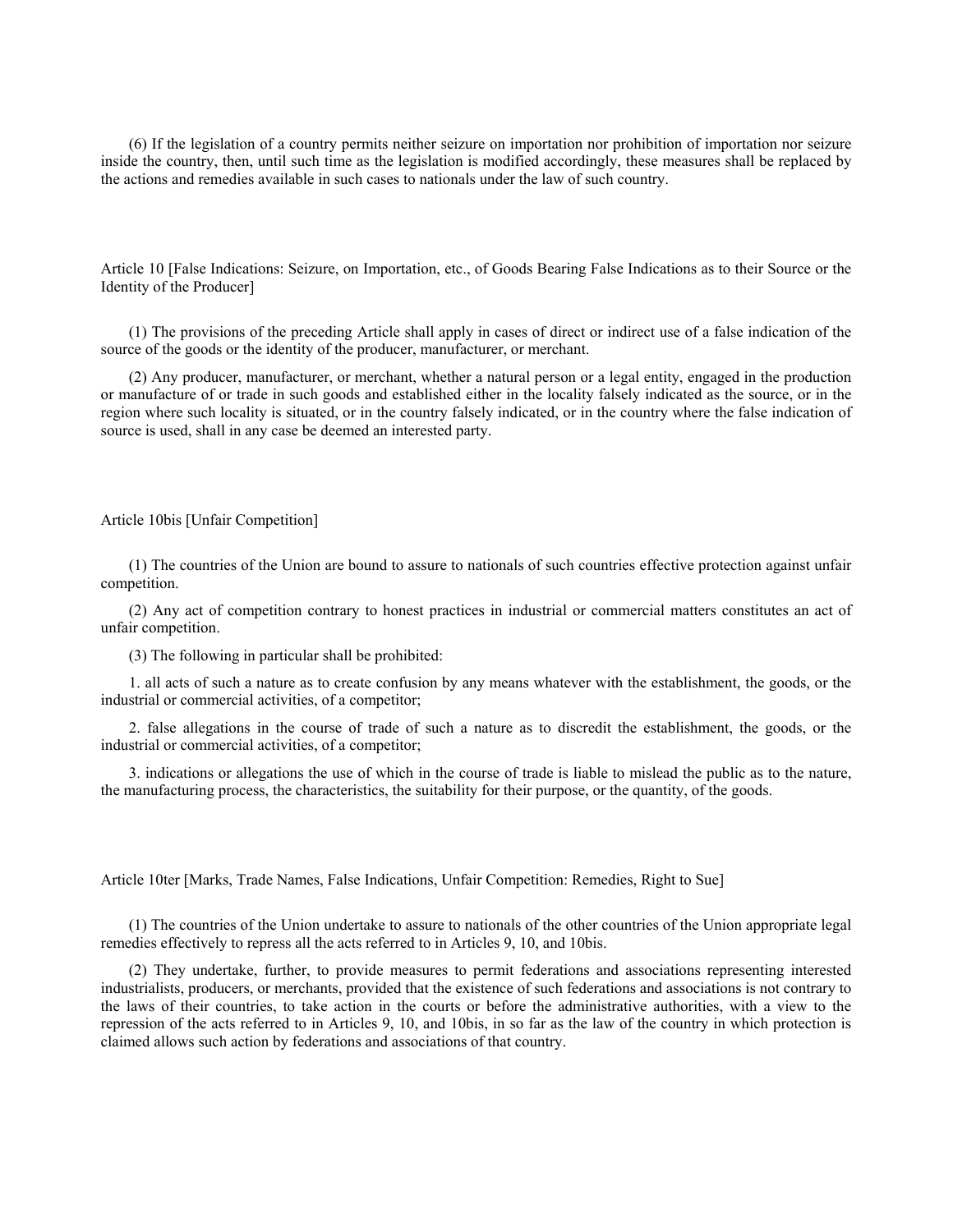Article 11 [Inventions, Utility Models, Industrial Designs, Marks: Temporary Protection at Certain International Exhibitions]

(1) The countries of the Union shall, in conformity with their domestic legislation, grant temporary protection to patentable inventions, utility models, industrial designs, and trademarks, in respect of goods exhibited at official or officially recognized international exhibitions held in the territory of any of them.

(2) Such temporary protection shall not extend the periods provided by Article 4. If, later, the right of priority is invoked, the authorities of any country may provide that the period shall start from the date of introduction of the goods into the exhibition.

(3) Each country may require, as proof of the identity of the article exhibited and of the date of its introduction, such documentary evidence as it considers necessary.

Article 12 [Special National Industrial Property Services]

(1) Each country of the Union undertakes to establish a special industrial property service and a central office for the communication to the public of patents, utility models, industrial designs, and trademarks.

(2) This service shall publish an official periodical journal. It shall publish regularly:

*(a)* the names of the proprietors of patents granted, with a brief designation of the inventions patented;

*(b)* the reproductions of registered trademarks.

Article 13 [Assembly of the Union]

(1) *(a)* The Union shall have an Assembly consisting of those countries of the Union which are bound by Article 13 to 17.

*(b)* The Government of each country shall be represented by one delegate, who may be assisted by alternate delegates, advisors, and experts.

*(c)* The expenses of each delegation shall be borne by the Government which has appointed it.

(2) *(a)* The Assembly shall:

(i) deal with all matters concerning the maintenance and development of the Union and the implementation of this Convention;

(ii) give directions concerning the preparation for conferences of revision to the International Bureau of Intellectual Property (hereinafter designated as ''the International Bureau'') referred to in the Convention establishing the World Intellectual Property Organization (hereinafter designated as ''the Organization''), due account being taken of any comments made by those countries of the Union which are not bound by Articles 13 to 17;

(iii) review and approve the reports and activities of the Director General of the Organization concerning the Union, and give him all necessary instructions concerning matters within the competence of the Union;

(iv) elect the members of the Executive Committee of the Assembly;

(v) review and approve the reports and activities of its Executive Committee, and give instructions to such Committee;

(vi) determine the program and adopt the triennial budget of the Union, and approve its final accounts;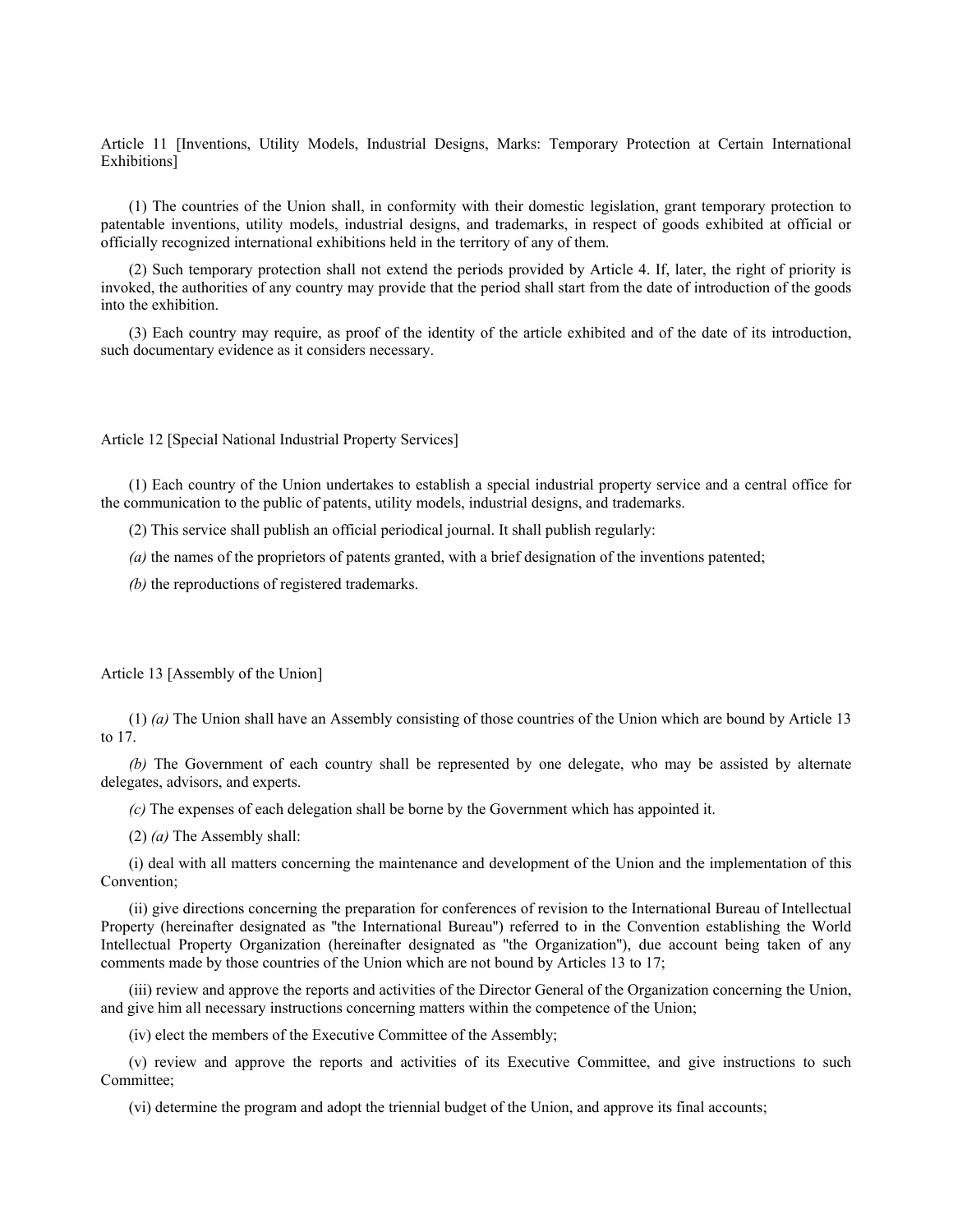(vii) adopt the financial regulations of the Union;

(viii) establish such committees of experts and working groups as it deems appropriate to achieve the objectives of the Union;

(ix) determine which countries not members of the Union and which intergovernmental and international nongovernmental organizations shall be admitted to its meetings as observers;

(x) adopt amendments to Articles 13 to 17;

(xi) take any other appropriate action designed to further the objectives of the Union;

(xii) perform such other functions as are appropriate under this Convention;

(xiii) subject to its acceptance, exercise such rights as are given to it in the Convention establishing the Organization.

*(b)* With respect to matters which are of interest also to other Unions administered by the Organization, the Assembly shall make its decisions after having heard the advice of the Coordination Committee of the Organization.

(3) *(a)* Subject to the provisions of subparagraph *(b)*, a delegate may represent one country only.

*(b)* Countries of the Union grouped under the terms of a special agreement in a common office possessing for each of them the character of a special national service of industrial property as referred to in Article 12 may be jointly represented during discussions by one of their number.

(4) *(a)* Each country member of the Assembly shall have one vote.

*(b)* One-half of the countries members of the Assembly shall constitute a quorum.

*(c)* Notwithstanding the provisions of subparagraph *(b)*, if, in any session, the number of countries represented is less than one-half but equal to or more than one-third of the countries members of the Assembly, the Assembly may make decisions but, with the exception of decisions concerning its own procedure, all such decisions shall take effect only if the conditions set forth hereinafter are fulfilled. The International Bureau shall communicate the said decisions to the countries members of the Assembly which were not represented and shall invite them to express in writing their vote or abstention within a period of three months from the date of the communication. If, at the expiration of this period, the number of countries having thus expressed their vote or abstention attains the number of countries which was lacking for attaining the quorum in the session itself, such decisions shall take effect provided that at the same time the required majority still obtains.

*(d)* Subject to the provisions of Article 17(2), the decisions of the Assembly shall require two-thirds of the votes cast.

*(e)* Abstentions shall not be considered as votes.

(5) *(a)* Subject to the provisions of subparagraph *(b)*, a delegate may vote in the name of one country only.

*(b)* The countries of the Union referred to in paragraph (3)*(b)* shall, as a general rule, endeavor to send their own delegations to the sessions of the Assembly. If, however, for exceptional reasons, any such country cannot send its own delegation, it may give to the delegation of another such country the power to vote in its name, provided that each delegation may vote by proxy for one country only. Such power to vote shall be granted in a document signed by the Head of State or the competent Minister.

(6) Countries of the Union not members of the Assembly shall be admitted to the meetings of the latter as observers.

(7) *(a)* The Assembly shall meet once in every third calendar year in ordinary session upon convocation by the Director General and, in the absence of exceptional circumstances, during the same period and at the same place as the General Assembly of the Organization.

*(b)* The Assembly shall meet in extraordinary session upon convocation by the Director General, at the request of the Executive Committee or at the request of one-fourth of the countries members of the Assembly.

(8) The Assembly shall adopt its own rules of procedure.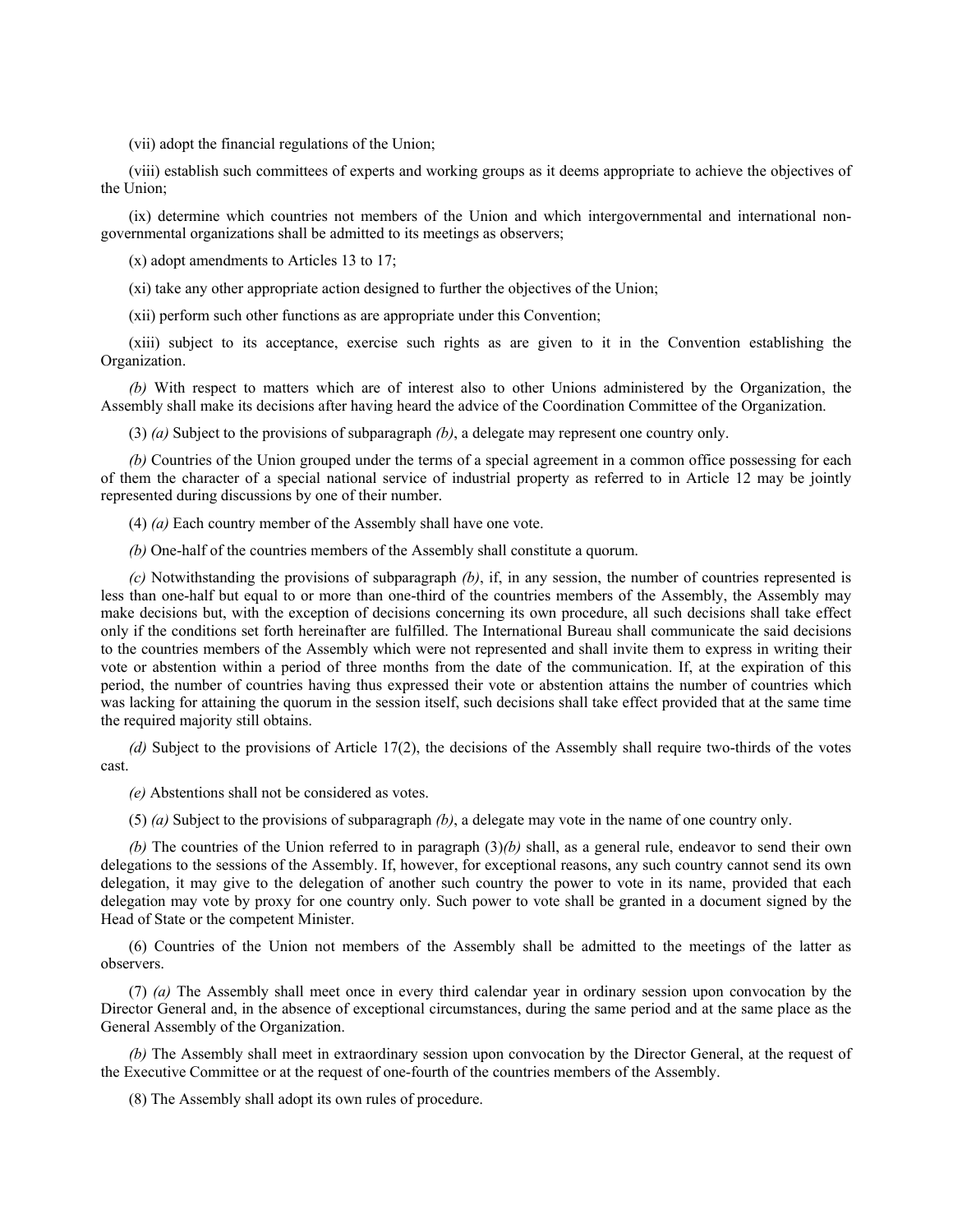Article 14 [Executive Committee]

(1) The Assembly shall have an Executive Committee.

(2) *(a)* The Executive Committee shall consist of countries elected by the Assembly from among countries members of the Assembly. Furthermore, the country on whose territory the Organization has its headquarters shall, subject to the provisions of Article 16(7)*(b)*, have an ex officio seat on the Committee.

*(b)* The Government of each country member of the Executive Committee shall be represented by one delegate, who may be assisted by alternate delegates, advisors, and experts.

*(c)* The expenses of each delegation shall be borne by the Government which has appointed it.

(3) The number of countries members of the Executive Committee shall correspond to one-fourth of the number of countries members of the Assembly. In establishing the number of seats to be filled, remainders after division by four shall be disregarded.

(4) In electing the members of the Executive Committee, the Assembly shall have due regard to an equitable geographical distribution and to the need for countries party to the Special Agreements established in relation with the Union to be among the countries constituting the Executive Committee.

(5) *(a)* Each member of the Executive Committee shall serve from the close of the session of the Assembly which elected it to the close of the next ordinary session of the Assembly.

*(b)* Members of the Executive Committee may be re-elected but only up to a maximum of two-thirds of such members.

*(c)* The Assembly shall establish the details of the rules governing the election and possible re-election of the members of the Executive Committee.

(6) *(a)*The Executive Committee shall:

(i) prepare the draft agenda of the Assembly;

(ii) submit proposals to the Assembly in respect of the draft program and triennial budget of the Union prepared by the Director General;

(iii) approve, within the limits of the program and the triennial budget, the specific yearly budgets and programs prepared by the Director General;

(iv) submit, with appropriate comments, to the Assembly the periodical reports of the Director General and the yearly audit reports on the accounts;

(v) take all necessary measures to ensure the execution of the program of the Union by the Director General, in accordance with the decisions of the Assembly and having regard to circumstances arising between two ordinary sessions of the Assembly;

(vi) perform such other functions as are allocated to it under this Convention.

*(b)* With respect to matters which are of interest also to other Unions administered by the Organization, the Executive Committee shall make its decisions after having heard the advice of the Coordination Committee of the Organization.

(7) *(a)*The Executive Committee shall meet once a year in ordinary session upon convocation by the Director General, preferably during the same period and at the same place as the Coordination Committee of the Organization.

*(b)* The Executive Committee shall meet in extraordinary session upon convocation by the Director General, either on his own initiative, or at the request of its Chairman or one-fourth of its members.

(8) *(a)* Each country member of the Executive Committee shall have one vote.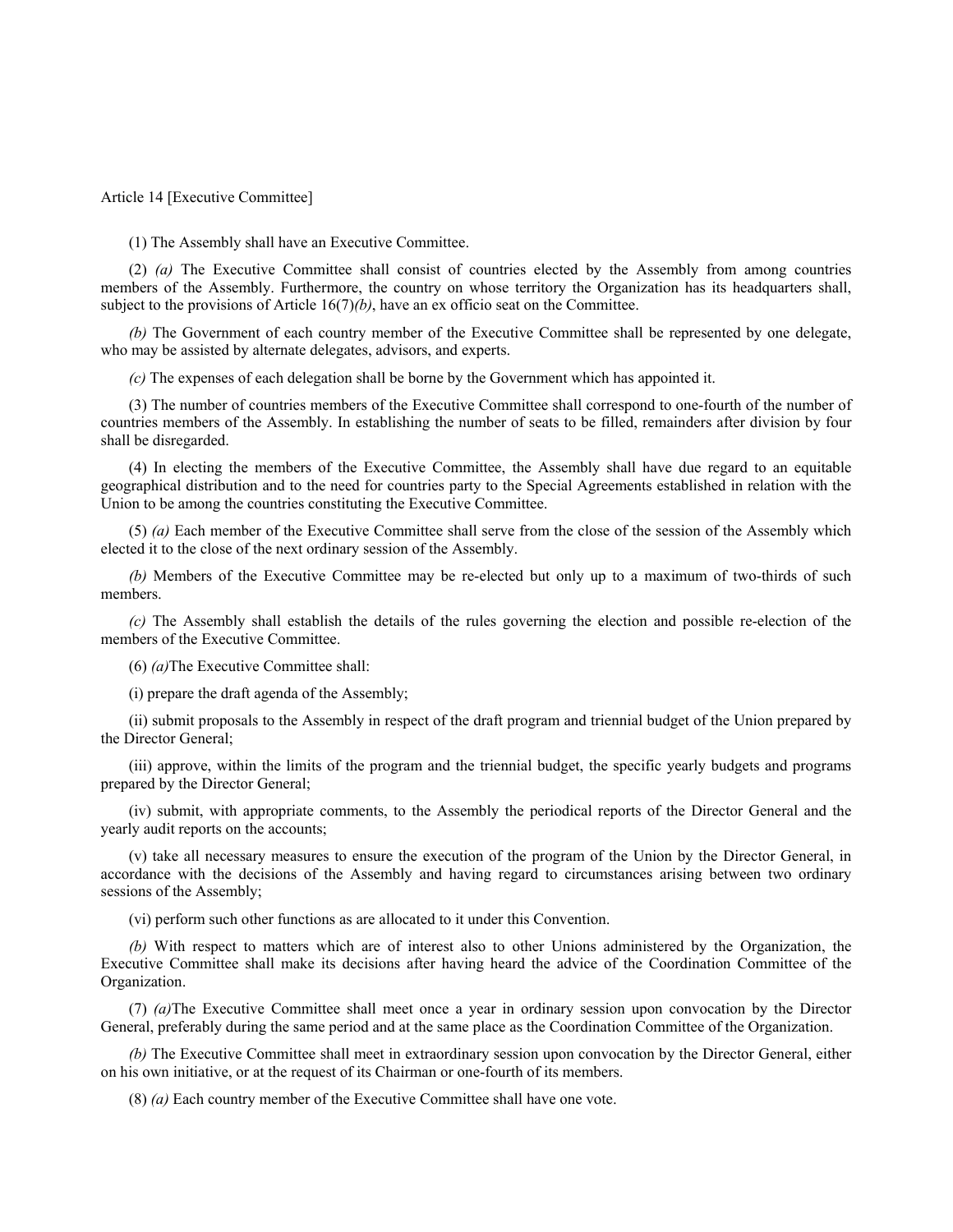*(b)* One-half of the members of the Executive Committee shall constitute a quorum.

- *(c)* Decisions shall be made by a simple majority of the votes cast.
- *(d)* Abstentions shall not be considered as votes.
- *(e)* A delegate may represent, and vote in the name of, one country only.
- (9) Countries of the Union not members of the Executive Committee shall be admitted to its meetings as observers.
- (10) The Executive Committee shall adopt its own rules of procedure.

### Article 15 [International Bureau]

(1) *(a)*Administrative tasks concerning the Union shall be performed by the International Bureau, which is a continuation of the Bureau of the Union united with the Bureau of the Union established by the International Convention for the Protection of Literary and Artistic Works.

*(b)*In particular, the International Bureau shall provide the secretariat of the various organs of the Union.

*(c)*The Director General of the Organization shall be the chief executive of the Union and shall represent the Union.

(2) The International Bureau shall assemble and publish information concerning the protection of industrial property. Each country of the Union shall promptly communicate to the International Bureau all new laws and official texts concerning the protection of industrial property. Furthermore, it shall furnish the International Bureau with all the publications of its industrial property service of direct concern to the protection of industrial property which the International Bureau may find useful in its work.

(3)The International Bureau shall publish a monthly periodical.

(4)The International Bureau shall, on request, furnish any country of the Union with information on matters concerning the protection of industrial property.

(5) The International Bureau shall conduct studies, and shall provide services, designed to facilitate the protection of industrial property.

(6) The Director General and any staff member designated by him shall participate, without the right to vote, in all meetings of the Assembly, the Executive Committee, and any other committee of experts or working group. The Director General, or a staff member designated by him, shall be ex officio secretary of these bodies.

(7) *(a)* The International Bureau shall, in accordance with the directions of the Assembly and in cooperation with the Executive Committee, make the preparations for the conferences of revision of the provisions of the Convention other than Articles 13 to 17.

*(b)* The International Bureau may consult with intergovernmental and international non-governmental organizations concerning preparations for conferences of revision.

*(c)* The Director General and persons designated by him shall take part, without the right to vote, in the discussions at these conferences.

(8) The International Bureau shall carry out any other tasks assigned to it.

Article 16 [Finances]

(1) *(a)*The Union shall have a budget.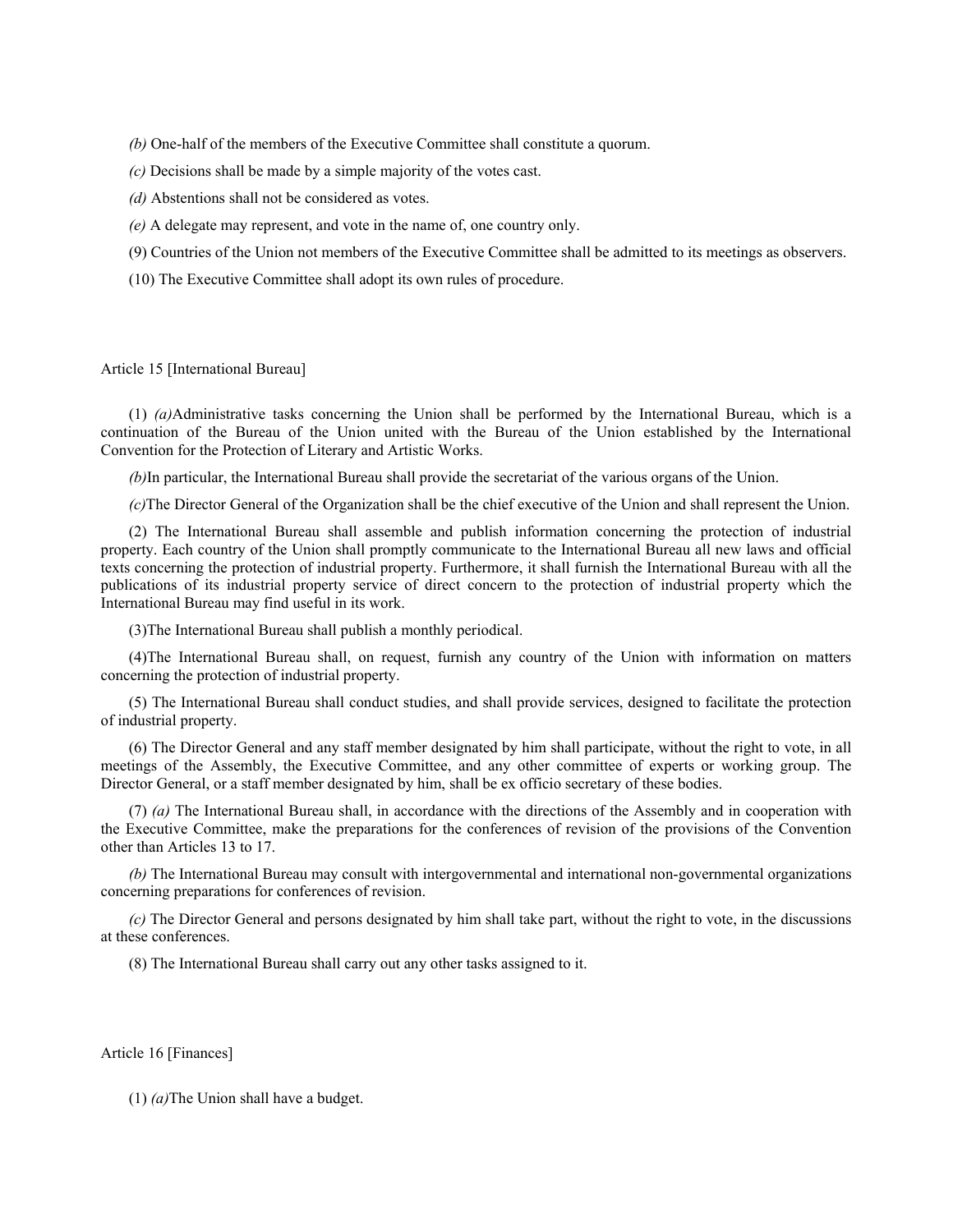*(b)* The budget of the Union shall include the income and expenses proper to the Union, its contribution to the budget of expenses common to the Unions, and, where applicable, the sum made available to the budget of the Conference of the Organization.

*(c)* Expenses not attributable exclusively to the Union but also to one or more other Unions administered by the Organization shall be considered as expenses common to the Unions. The share of the Union in such common expenses shall be in proportion to the interest the Union has in them.

(2) The budget of the Union shall be established with due regard to the requirements of coordination with the budgets of the other Unions administered by the Organization.

(3) The budget of the Union shall be financed from the following sources:

(i) contributions of the countries of the Union;

(ii) fees and charges due for services rendered by the International Bureau in relation to the Union;

(iii) sale of, or royalties on, the publications of the International Bureau concerning the Union;

(iv) gifts, bequests, and subventions;

(v) rents, interests, and other miscellaneous income.

(4) *(a)* For the purpose of establishing its contribution towards the budget, each country of the Union shall belong to a class, and shall pay its annual contributions on the basis of a number of units fixed as follows:

| 25 |
|----|
| 20 |
| 15 |
| 10 |
|    |
|    |
|    |
|    |

*(b)* Unless it has already done so, each country shall indicate, concurrently with depositing its instrument of ratification or accession, the class to which it wishes to belong. Any country may change class. If it chooses a lower class, the country must announce such change to the Assembly at one of its ordinary sessions. Any such change shall take effect at the beginning of the calendar year following the said session.

*(c)* The annual contribution of each country shall be an amount in the same proportion to the total sum to be contributed to the budget of the Union by all countries as the number of its units is to the total of the units of all contributing countries.

*(d)* Contributions shall become due on the first of January of each year.

*(e)* A country which is in arrears in the payment of its contributions may not exercise its right to vote in any of the organs of the Union of which it is a member if the amount of its arrears equals or exceeds the amount of the contributions due from it for the preceding two full years. However, any organ of the Union may allow such a country to continue to exercise its right to vote in that organ if, and as long as, it is satisfied that the delay in payment is due to exceptional and unavoidable circumstances.

*(f)* If the budget is not adopted before the beginning of a new financial period, it shall be at the same level as the budget of the previous year, as provided in the financial regulations.

(5) The amount of the fees and charges due for services rendered by the International Bureau in relation to the Union shall be established, and shall be reported to the Assembly and the Executive Committee, by the Director General.

(6) *(a)*The Union shall have a working capital fund which shall be constituted by a single payment made by each country of the Union. If the fund becomes insufficient, the Assembly shall decide to increase it.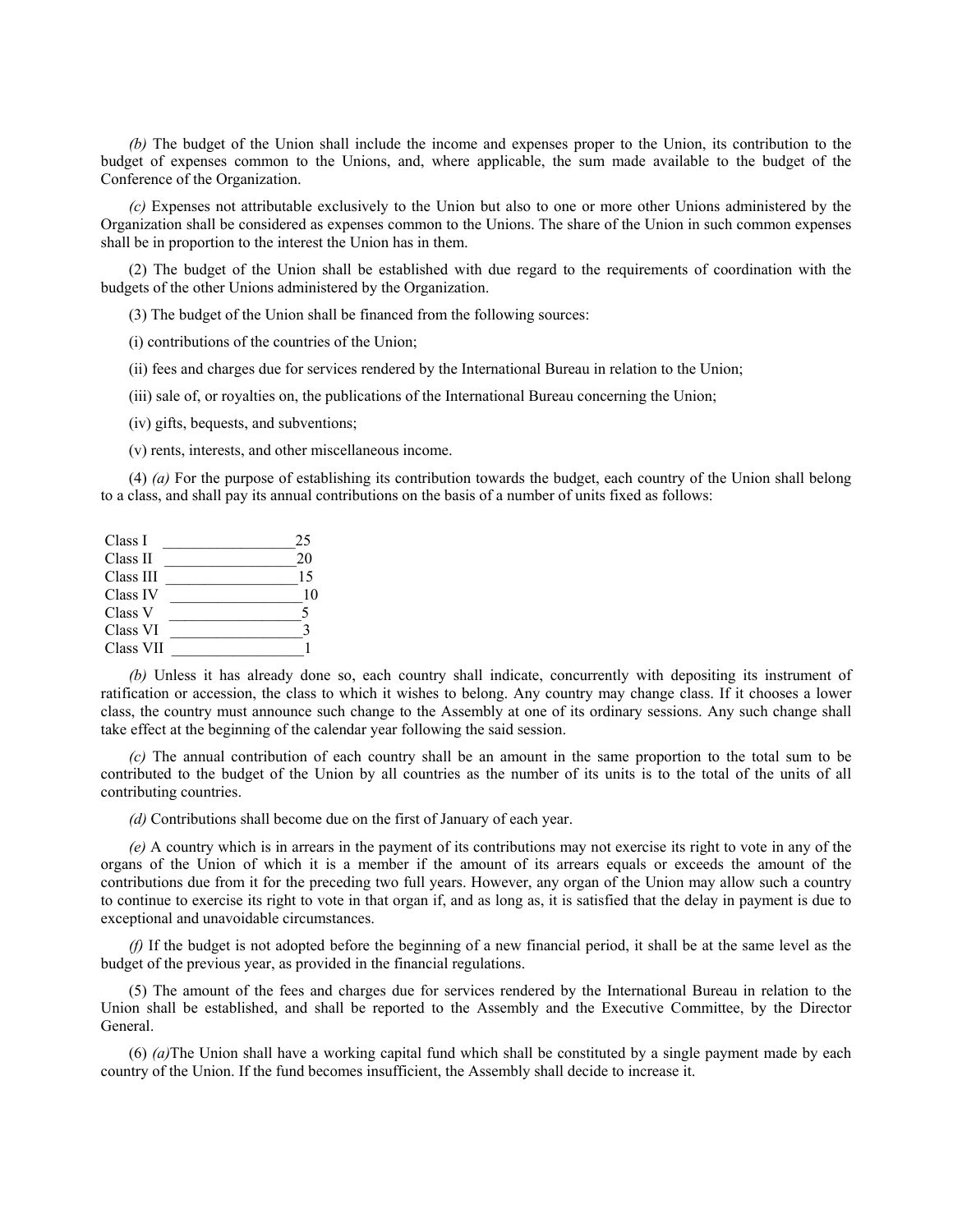*(b)* The amount of the initial payment of each country to the said fund or of its participation in the increase thereof shall be a proportion of the contribution of that country for the year in which the fund is established or the decision to increase it is made.

*(c)* The proportion and the terms of payment shall be fixed by the Assembly on the proposal of the Director General and after it has heard the advice of the Coordination Committee of the Organization.

(7) *(a)*In the headquarters agreement concluded with the country on the territory of which the Organization has its headquarters, it shall be provided that, whenever the working capital fund is insufficient, such country shall grant advances. The amount of these advances and the conditions on which they are granted shall be the subject of separate agreements, in each case, between such country and the Organization. As long as it remains under the obligation to grant advances, such country shall have an ex officio seat on the Executive Committee.

*(b)* The country referred to in subparagraph *(a)* and the Organization shall each have the right to denounce the obligation to grant advances, by written notification. Denunciation shall take effect three years after the end of the year in which it has been notified.

(8) The auditing of the accounts shall be effected by one or more of the countries of the Union or by external auditors, as provided in the financial regulations. They shall be designated, with their agreement, by the Assembly.

Article 17 [Amendment of Articles 13 to 17]

(1) Proposals for the amendments of Articles 13, 14, 15, 16, and the present Article, may be initiated by any country member of the Assembly, by the Executive Committee, or by the Director General. Such proposals shall be communicated by the Director General to the member countries of the Assembly at least six months in advance of their consideration by the Assembly.

(2) Amendments to the Articles referred to in paragraph (1) shall be adopted by the Assembly. Adoption shall require three-fourths of the votes cast, provided that any amendment to Article 13, and to the present paragraph, shall require four-fifths of the votes cast.

(3) Any amendment to the Articles referred to in paragraph (1) shall enter into force one month after written notifications of acceptance, effected in accordance with their respective constitutional processes, have been received by the Director General from three-fourths of the countries members of the Assembly at the time it adopted the amendment. Any amendment to the said Articles thus accepted shall bind all the countries which are members of the Assembly at the time the amendment enters into force, or which become members thereof at a subsequent date, provided that any amendment increasing the financial obligations of countries of the Union shall bind only those countries which have notified their acceptance of such amendment.

Article 18 [Revision of Articles 1 to 12 and 18 to 30]

(1) This Convention shall be submitted to revision with a view to the introduction of amendments designed to improve the system of the Union.

(2) For that purpose, conferences shall be held successively in one of the countries of the Union among the delegates of the said countries.

(3) Amendments to Articles 13 to 17 are governed by the provisions of Article 17.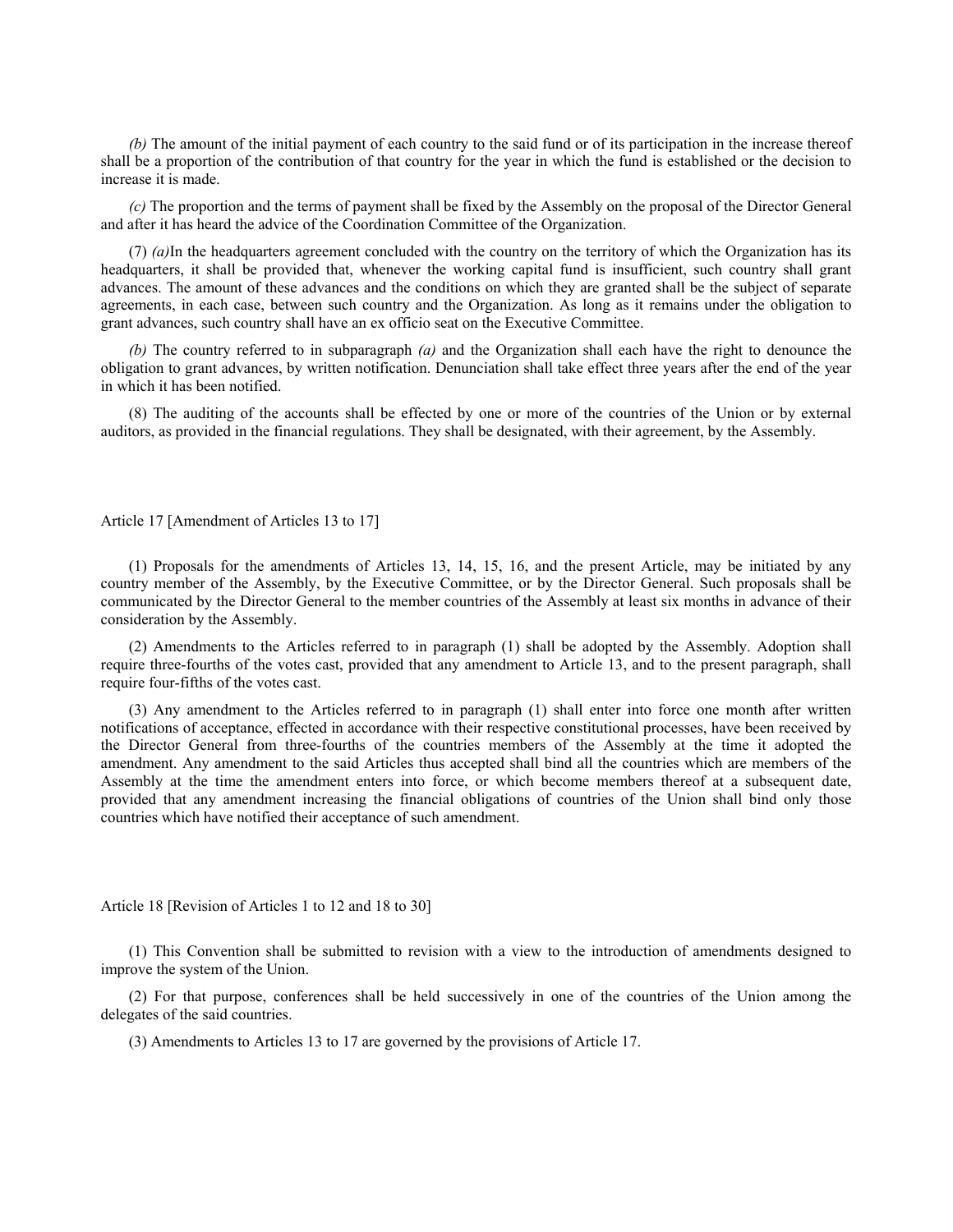### Article 19 [Special Agreements]

It is understood that the countries of the Union reserve the right to make separately between themselves special agreements for the protection of industrial property, in so far as these agreements do not contravene the provisions of this Convention.

Article 20 [Ratification or Accession by Countries of the Union; Entry Into Force]

(1) *(a)* Any country of the Union which has signed this Act may ratify it, and, if it has not signed it, may accede to it. Instruments of ratification and accession shall be deposited with the Director General.

*(b)* Any country of the Union may declare in its instrument of ratification or accession that its ratification or accession shall not apply:

(i) to Articles 1 to 12, or

(ii) to Articles 13 to 17.

*(c)* Any country of the Union which, in accordance with subparagraph *(b)*, has excluded from the effects of its ratification or accession one of the two groups of Articles referred to in that subparagraph may at any later time declare that it extends the effects of its ratification or accession to that group of Articles. Such declaration shall be deposited with the Director General.

(2) *(a)* Articles 1 to 12 shall enter into force, with respect to the first ten countries of the Union which have deposited instruments of ratification or accession without making the declaration permitted under paragraph (1)*(b)(i)*, three months after the deposit of the tenth such instrument of ratification or accession.

*(b)* Articles 13 to 17 shall enter into force, with respect to the first ten countries of the Union which have deposited instruments of ratification or accession without making the declaration permitted under paragraph  $(1)/b/(ii)$ , three months after the deposit of the tenth such instrument of ratification or accession.

*(c)* Subject to the initial entry into force, pursuant to the provisions of subparagraphs *(a)* and *(b)*, of each of the two groups of Articles referred to in paragraph (1)*(b)*(i) and (ii), and subject to the provisions of paragraph (1)*(b)*, Articles 1 to 17 shall, with respect to any country of the Union, other than those referred to in subparagraphs *(a)* and *(b)*, which deposits an instrument of ratification or accession or any country of the Union which deposits a declaration pursuant to paragraph (1)*(c)*, enter into force three months after the date of notification by the Director General of such deposit, unless a subsequent date has been indicated in the instrument or declaration deposited. In the latter case, this Act shall enter into force with respect to that country on the date thus indicated.

(3) With respect to any country of the Union which deposits an instrument of ratification or accession, Articles 18 to 30 shall enter into force on the earlier of the dates on which any of the groups of Articles referred to in paragraph (1)*(b)* enters into force with respect to that country pursuant to paragraph (2)*(a), (b)*, or *(c)*.

Article 21 [Accession by Countries Outside the Union; Entry Into Force]

(1) Any country outside the Union may accede to this Act and thereby become a member of the Union. Instruments of accession shall be deposited with the Director General.

(2) *(a)* With respect to any country outside the Union which deposits its instrument of accession one month or more before the date of entry into force of any provisions of the present Act, this Act shall enter into force, unless a subsequent date has been indicated in the instrument of accession, on the date upon which provisions first enter into force pursuant to Article 20(2)*(a)* or *(b)*; provided that: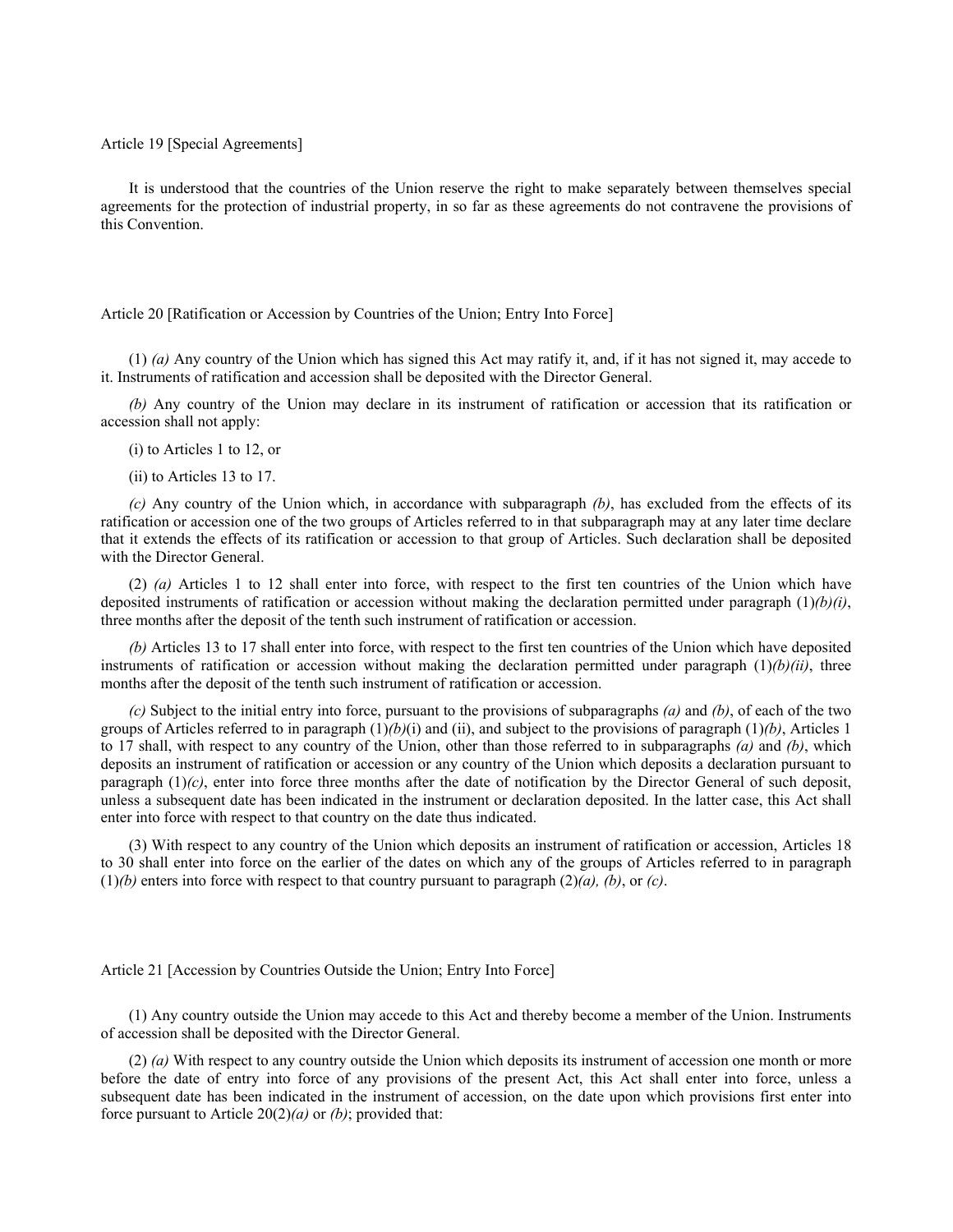(i) if Articles 1 to 12 do not enter into force on that date, such country shall, during the interim period before the entry into force of such provisions, and in substitution therefor, be bound by Articles 1 to 12 of the Lisbon Act,

(ii) if Articles 13 to 17 do not enter into force on that date, such country shall, during the interim period before the entry into force of such provisions, and in substitution therefor, be bound by Articles 13 and 14(3), (4), and (5), of the Lisbon Act.

If a country indicates a subsequent date in its instrument of accession, this Act shall enter into force with respect to that country on the date thus indicated.

*(b)* With respect to any country outside the Union which deposits its instrument of accession on a date which is subsequent to, or precedes by less than one month, the entry into force of one group of Articles of the present Act, this Act shall, subject to the proviso of subparagraph *(a)*, enter into force three months after the date on which its accession has been notified by the Director General, unless a subsequent date has been indicated in the instrument of accession. In the latter case, this Act shall enter into force with respect to that country on the date thus indicated.

(3) With respect to any country outside the Union which deposits its instrument of accession after the date of entry into force of the present Act in its entirety, or less than one month before such date, this Act shall enter into force three months after the date on which its accession has been notified by the Director General, unless a subsequent date has been indicated in the instrument of accession. In the latter case, this Act shall enter into force with respect to that country on the date thus indicated.

## Article 22 [Consequences of Ratification or Accession]

Subject to the possibilities of exceptions provided for in Articles 20(1)*(b)* and 28(2), ratification or accession shall automatically entail acceptance of all the clauses and admission to all the advantages of this Act.

### Article 23 [Accession to Earlier Acts]

After the entry into force of this Act in its entirety, a country may not accede to earlier Acts of this Convention.

### Article 24 [Territories]

(1) Any country may declare in its instrument of ratification or accession, or may inform the Director General by written notification any time thereafter, that this Convention shall be applicable to all or part of those territories, designated in the declaration or notification, for the external relations of which it is responsible.

(2) Any country which has made such a declaration or given such a notification may, at any time, notify the Director General that this Convention shall cease to be applicable to all or part of such territories.

(3) *(a)* Any declaration made under paragraph (1) shall take effect on the same date as the ratification or accession in the instrument of which it was included, and any notification given under such paragraph shall take effect three months after its notification by the Director General.

*(b)* Any notification given under paragraph (2) shall take effect twelve months after its receipt by the Director General.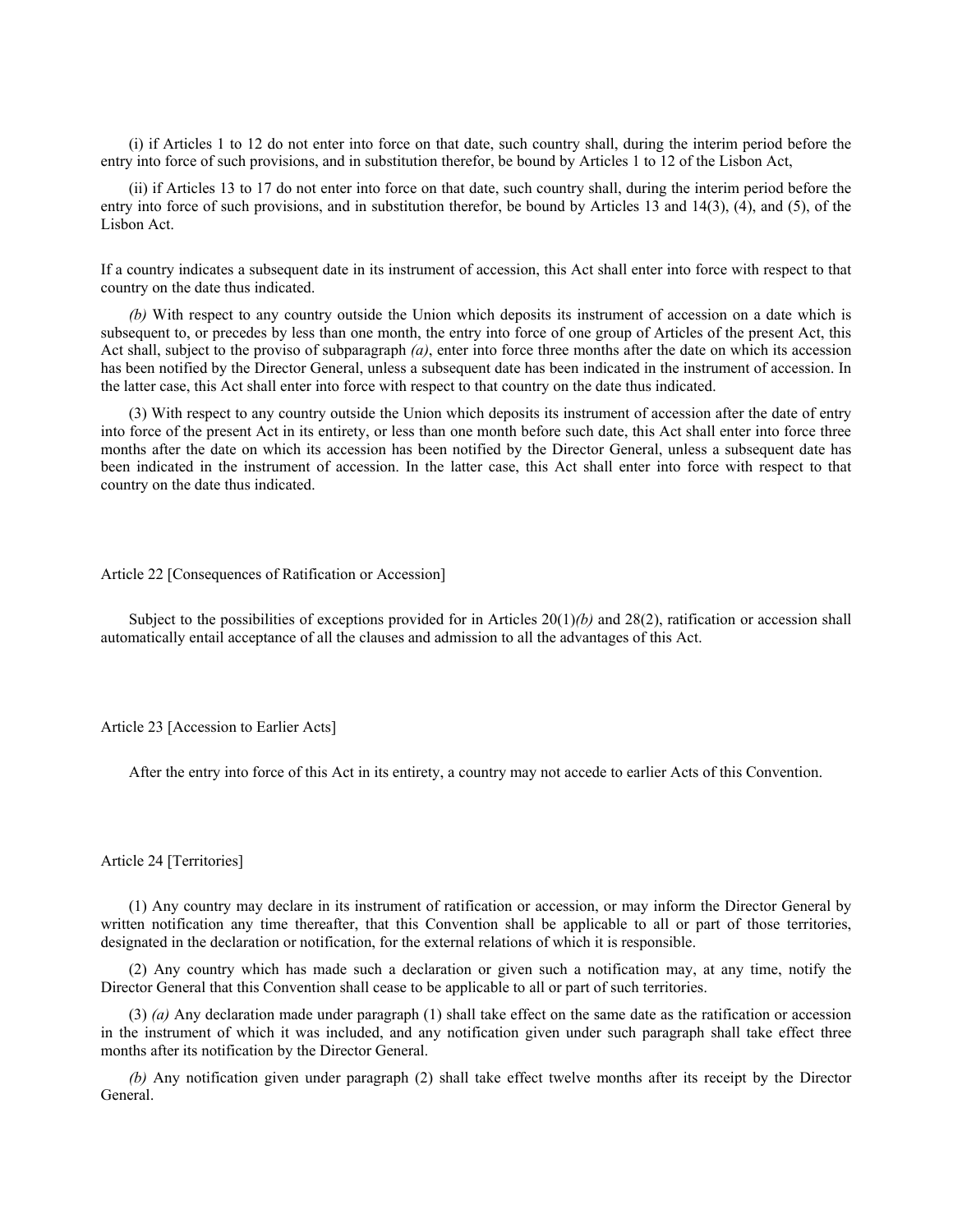Article 25 [Implementation of the Convention on the Domestic Level]

(1) Any country party to this Convention undertakes to adopt, in accordance with its constitution, the measures necessary to ensure the application of this Convention.

(2) It is understood that, at the time a country deposits its instrument of ratification or accession, it will be in a position under its domestic law to give effect to the provisions of this Convention.

Article 26 [Denunciation]

(1) This Convention shall remain in force without limitation as to time.

(2) Any country may denounce this Act by notification addressed to the Director General. Such denunciation shall constitute also denunciation of all earlier Acts and shall affect only the country making it, the Convention remaining in full force and effect as regards the other countries of the Union.

(3) Denunciation shall take effect one year after the day on which the Director General has received the notification.

(4) The right of denunciation provided by this Article shall not be exercised by any country before the expiration of five years from the date upon which it becomes a member of the Union.

## Article 27 [Application of Earlier Acts]

(1) The present Act shall, as regards the relations between the countries to which it applies, and to the extent that it applies, replace the Convention of Paris of March 20, 1883, and the subsequent Acts of revision.

(2) *(a)* As regards the countries to which the present Act does not apply, or does not apply in its entirety, but to which the Lisbon Act of October 31, 1958, applies, the latter shall remain in force in its entirety or to the extent that the present Act does not replace it by virtue of paragraph (1).

*(b)* Similarly, as regards the countries to which neither the present Act, nor portions thereof, nor the Lisbon Act applies, the London Act of June 2, 1934, shall remain in force in its entirety or to the extent that the present Act does not replace it by virtue of paragraph (1).

*(c)* Similarly, as regards the countries to which neither the present Act, nor portions thereof, nor the Lisbon Act, nor the London Act applies, the Hague Act of November 6, 1925, shall remain in force in its entirety or to the extent that the present Act does not replace it by virtue of paragraph (1).

(3) Countries outside the Union which become party to this Act shall apply it with respect to any country of the Union not party to this Act or which, although party to this Act, has made a declaration pursuant to Article  $20(1)/b$ )(i). Such countries recognize that the said country of the Union may apply, in its relations with them, the provisions of the most recent Act to which it is party.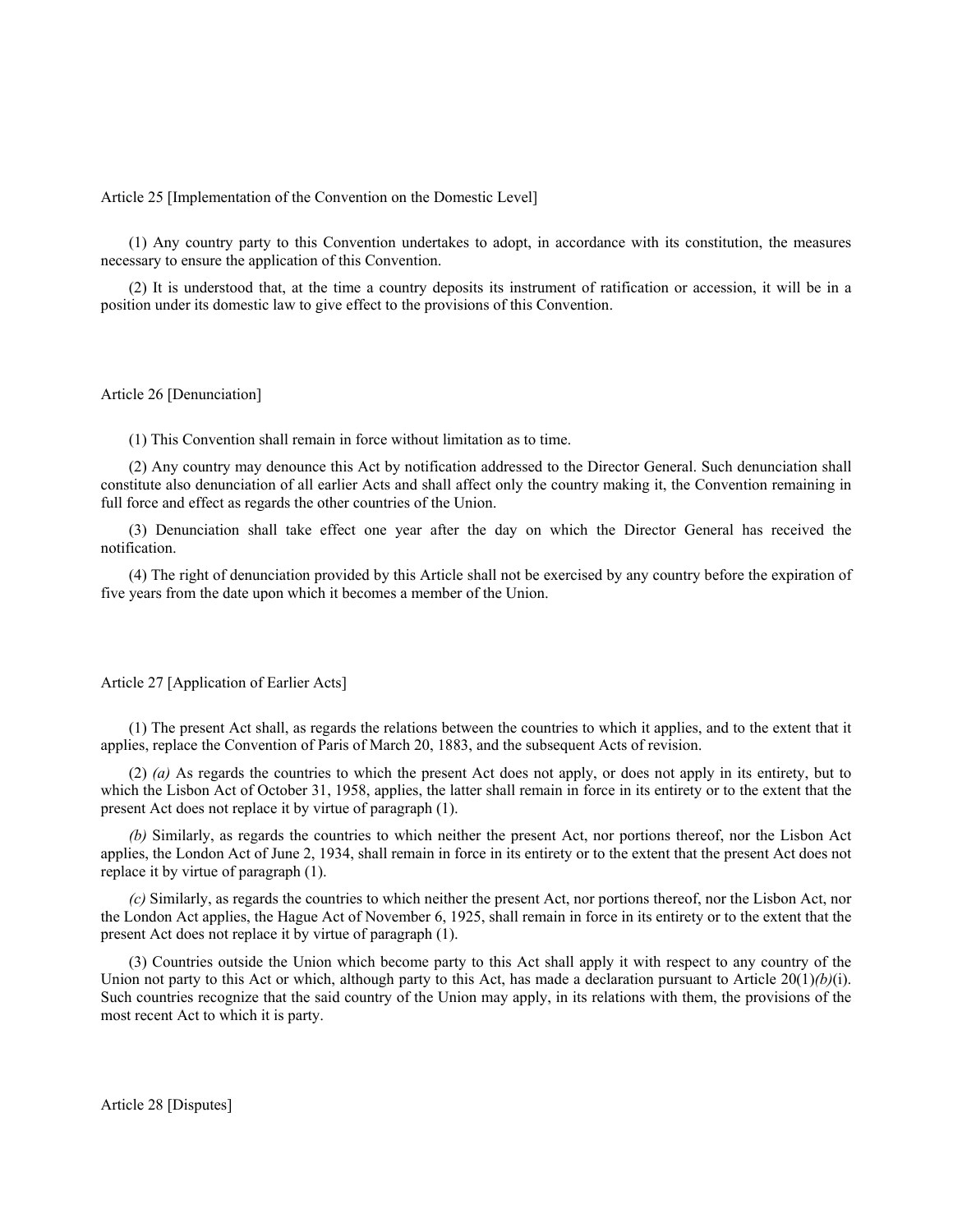(1) Any dispute between two or more countries of the Union concerning the interpretation or application of this Convention, not settled by negotiation, may, by any one of the countries concerned, be brought before the International Court of Justice by application in conformity with the Statute of the Court, unless the countries concerned agree on some other method of settlement. The country bringing the dispute before the Court shall inform the International Bureau; the International Bureau shall bring the matter to the attention of the other countries of the Union.

(2) Each country may, at the time it signs this Act or deposits its instrument of ratification or accession, declare that it does not consider itself bound by the provisions of paragraph (1). With regard to any dispute between such country and any other country of the Union, the provisions of paragraph (1) shall not apply.

(3) Any country having made a declaration in accordance with the provision of paragraph (2) may, at any time, withdraw its declaration by notification addressed to the Director General.

Article 29 [Signature, Languages, Depositary Functions]

(1) *(a)* This Act shall be signed in a single copy in the French language and shall be deposited with the Government of Sweden.

*(b)* Official texts shall be established by the Director General, after consultation with the interested Governments, in the English, German, Italian, Portuguese, Russian and Spanish languages, and such other languages as the Assembly may designate.

*(c)* In case of differences of opinion on the interpretation of the various texts, the French text shall prevail.

(2) This Act shall remain open for signature at Stockholm until January 13, 1968.

(3) The Director General shall transmit two copies, certified by the Government of Sweden, of the signed text of this Act to the Governments of all countries of the Union and, on request, to the Government of any other country.

(4) The Director General shall register this Act with the Secretariat of the United Nations.

(5) The Director General shall notify the Governments of all countries of the Union of signatures, deposits of instruments of ratification or accession and any declarations included in such in- struments or made pursuant to Article  $20(1)$ *(c)*, entry into force of any provisions of this Act, notifications of denunciation, and notifications pursuant to Article 24.

# Article 30 [Transitional Provisions]

(1) Until the first Director General assumes office, references in this Act to the International Bureau of the Organization or to the Director General shall be deemed to be references to the Bureau of the Union or its Director, respectively.

(2) Countries of the Union not bound by Articles 13 to 17 may, until five years after the entry into force of the Convention establishing the Organization, exercise, if they so desire, the rights provided under Articles 13 to 17 of this Act as if they were bound by those Articles. Any country desiring to exercise such rights shall give written notification to that effect to the Director General; such notification shall be effective from the date of its receipt. Such countries shall be deemed to be members of the Assembly until the expiration of the said period.

(3) As long as all the countries of the Union have not become Members of the Organization, the International Bureau of the Organization shall also function as the Bureau of the Union, and the Director General as the Director of the said Bureau.